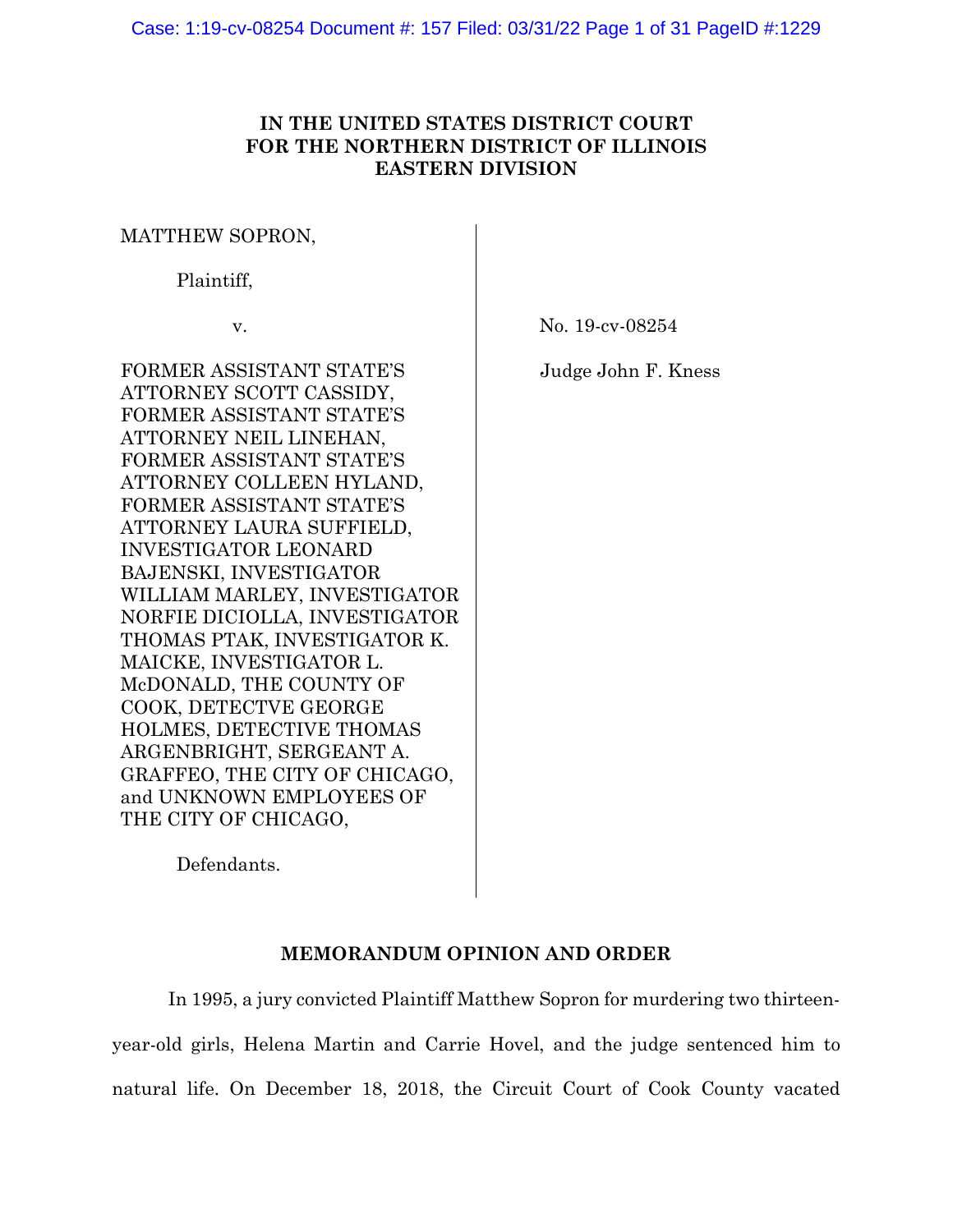#### Case: 1:19-cv-08254 Document #: 157 Filed: 03/31/22 Page 2 of 31 PageID #:1230

Plaintiff's conviction after three trial witnesses, who originally implicated Plaintiff in the murder, stated at his postconviction proceedings that they had been coerced by Defendants to testify against Plaintiff. Once released from prison, Plaintiff brought this lawsuit, in which he asserts federal- and state-law claims against Defendants, fifteen identified defendants across the Chicago Police Department and Cook County State's Attorney's Office: four former Cook County Assistant State's Attorneys (the "ASAs"),<sup>1</sup> six Cook County investigators (the "Investigators"),<sup>2</sup> three Chicago Police Department Officers ("the Officers"), and two municipal entities, the City of Chicago (the "City") and Cook County.

Plaintiff alleges that Defendants violated Plaintiff's constitutional rights and caused his wrongful conviction and incarceration by conspiring to frame him and by coercing three individuals to implicate him falsely in the murders, despite knowing that Plaintiff was innocent. To that end, Plaintiff alleges ten counts: a § 1983 fabrication and suppression of *Brady3* evidence claim (Count I), a § 1983 pretrial detention claim (Count II), a § 1983 failure to intervene claim (Count III), a § 1983

<sup>1</sup> Because Defendant Scott Cassidy did not join the ASA Defendants in their motion to dismiss, all future references to "ASAs" includes only Defendants Linehan, Hyland, and Suffield.

<sup>2</sup> Former Cook County investigators Defendants Leonard Bajenski and Thomas Ptak are deceased. (Dkt. 82-3, 82-3.) In an Order (Dkt. 119) entered on September 30, 2021, the Court granted Plaintiff's unopposed motion to appoint Veronica Lopez as special representative for those deceased Defendants. Ms. Lopez has since filed a motion to dismiss on behalf of those Defendants. (Dkt. 134.) The remaining Cook County investigators Maicke, McDonald, Marley, and DiCiolla also jointly filed a motion to dismiss. (Dkt. 80.) Because the motion to dismiss filed by Ms. Lopez for the deceased investigators (Dkt. 135) is substantively identical to the motion to dismiss filed by the living investigators (Dkt. 81), all future references to the "Investigators" include all the above-mentioned Defendants.

<sup>3</sup> *Brady v. Maryland*, 373 U.S. 83 (1963).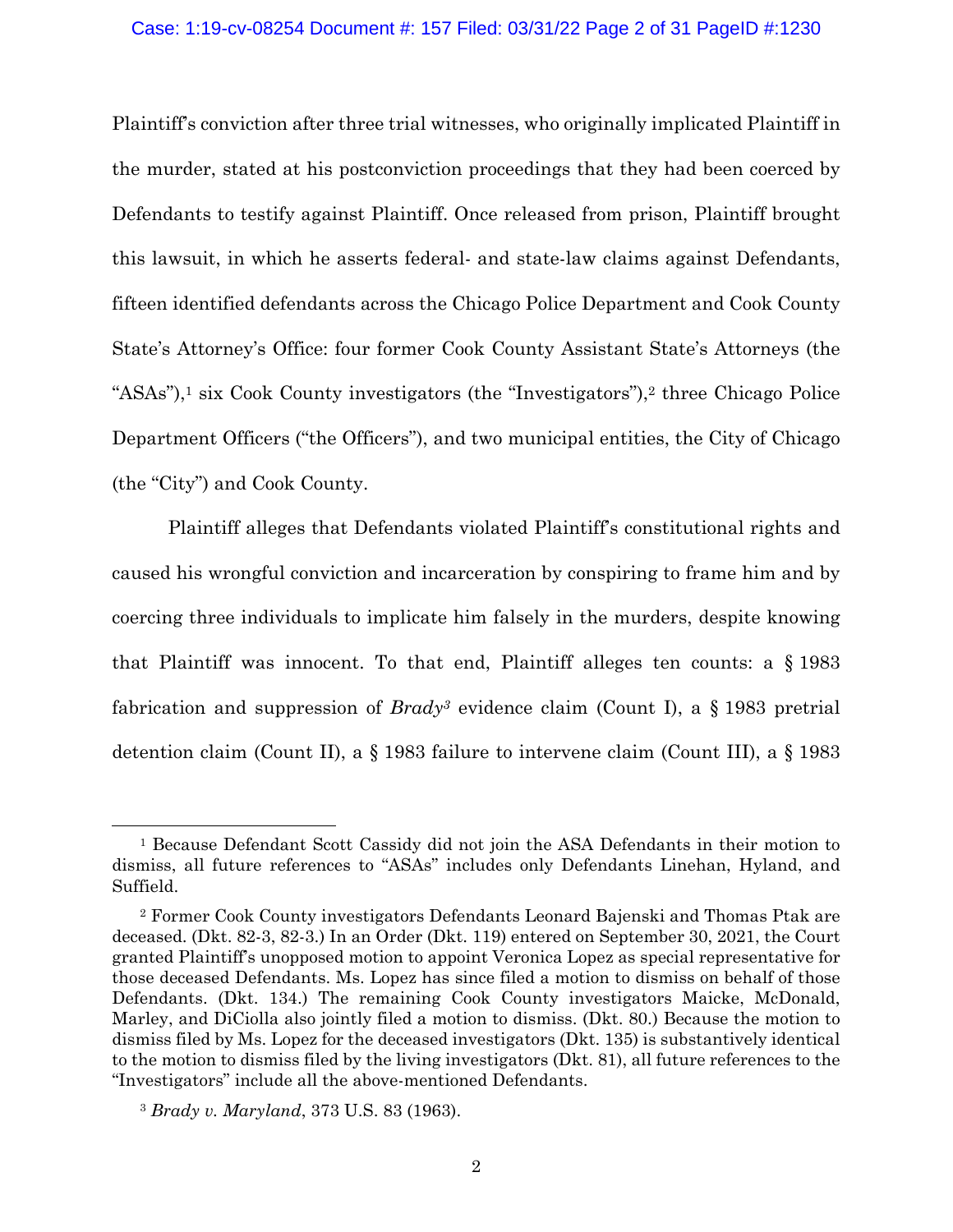conspiracy claim (Count IV), a § 1983 *Monell4* claim (Count V, against the City only), a state-law malicious prosecution claim (Count VI), a state-law intentional infliction of emotional distress claim (Count VII), a state-law conspiracy claim (Count VIII), and claims for *respondeat superior* liability (Count IX, against the City only) and indemnification (Count X, against the City and Cook County).

Before the Court are five<sup>5</sup> fully briefed motions to dismiss by the ASAs, the Investigators, the Officers, the special representative for Defendants Bajenski and Ptak (who are now deceased), and the City. For the reasons that follow, the Court grants in part and denies in part the motions to dismiss. The motions are granted as to Count II and denied as to the remaining counts. The Court also grants, without prejudice, the Investigators' motion to dismiss as to Defendants Maicke and McDonald and denies it as to Defendants Marley and DiCiolla.

### **I. BACKGROUND**

On December 14, 1995, two thirteen-year-old girls were murdered in a gang shooting outside Hale Elementary School. (Dkt. 124 ¶¶ 20, 22.) Following an investigation, the Chicago Police Department arrested five men in connection with

<sup>4</sup> *Monell v. New York City Dep. Soc. Servs.*, 436 U.S. 658 (1978).

<sup>5</sup> After Plaintiff filed his first amended complaint, but before the Court had ruled on the motions to dismiss the original complaint, each Defendant that had originally moved to dismiss the complaint filed a second motion to dismiss the amended complaint adopting the arguments asserted in support of their first-filed motion to dismiss. (*See* Dkt. 129 (the Officers' motion to dismiss); Dkt. 130 (the City's motion to dismiss); Dkt. 131 (the ASA's motion to dismiss); Dkt. 133 (the Investigators' motion to dismiss).) Because Plaintiff's first amended complaint merely substituted Verona Lopez as Special Representative for the deceased Defendants Bajenski and Ptak and is otherwise substantively identical to the original complaint (*see* Dkt. 124), the Court will review the arguments asserted by moving Defendant in their first motions to dismiss in the context of Plaintiff's first amended complaint.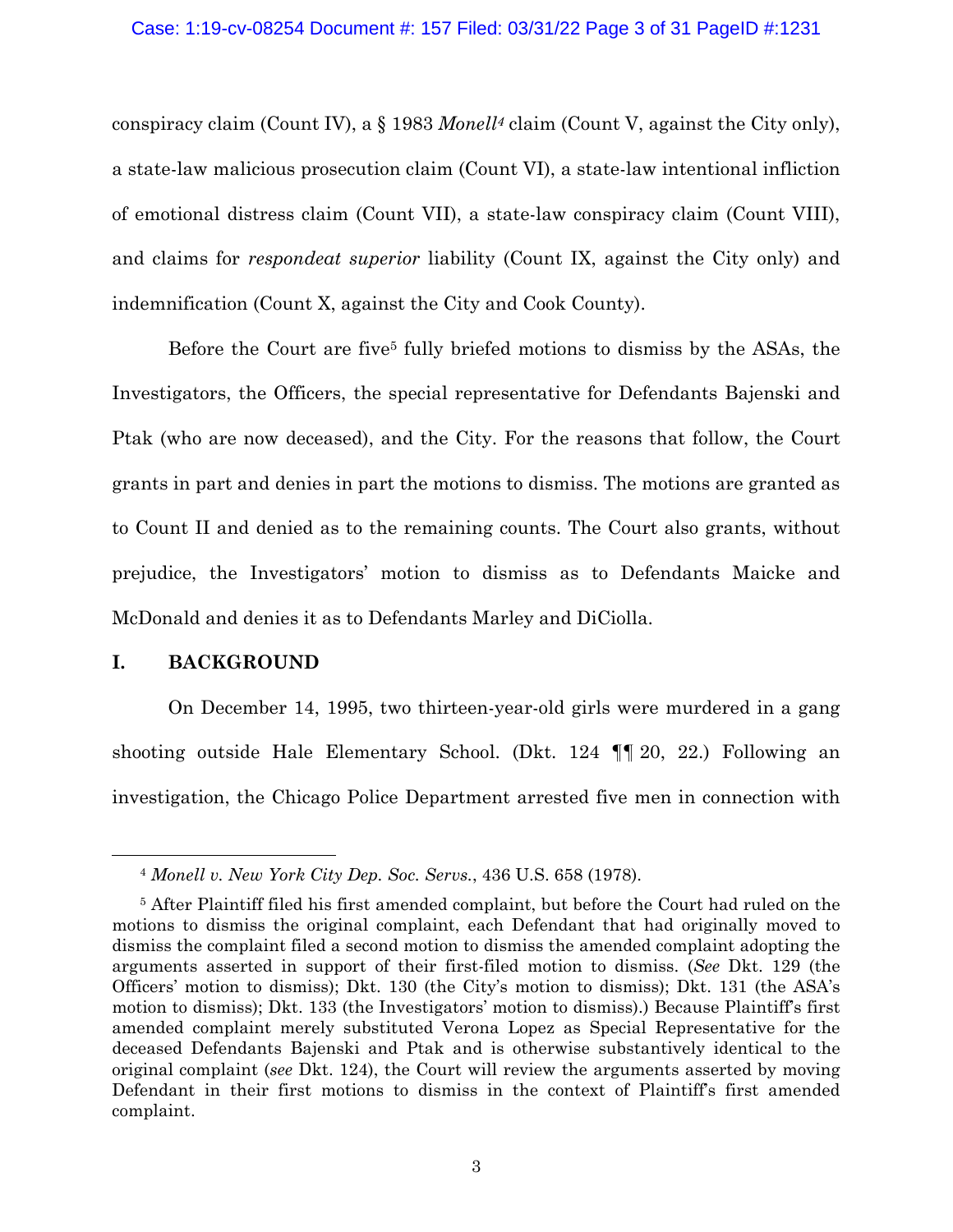#### Case: 1:19-cv-08254 Document #: 157 Filed: 03/31/22 Page 4 of 31 PageID #:1232

the attack, including Eric Anderson (the shooter), William Bigeck, Eddie Morfin, Nick Morfin, and Nick Liberto. The police obtained three detailed confessions from Bigeck and the Morfin cousins. (*Id.* ¶¶ 23–24.) The Officers interviewed twelve individuals, issued a 37-page report, and closed the matter after the Cook County State's Attorney's Office decided to charge the five individuals. (*Id.* ¶¶ 26–28.) The police investigation, interviews, confessions, and 37-page report did not implicate Plaintiff. (*Id.* ¶¶ 27–29, 32, 61–62.)

After his arrest and confession, Bigeck met with Defendants Cassidy, Linehan (ASA), DiCiolla (Investigator), and Ptak (Investigator) in the hope of striking a deal to avoid the death penalty. (*Id.* ¶¶ 30–31.) At this meeting, Cassidy learned that Plaintiff had visited Nick Morfin's house on the day of the shooting. (*Id.* ¶¶ 33–35.) At that time, Plaintiff alleges, "Defendant Cassidy became fixated on [Plaintiff]." (*Id.* ¶ 36.) Bigeck originally told Defendants that Plaintiff was not involved in the crime. (*Id.* ¶ 37.) But Defendant Cassidy threatened and coerced Bigeck to falsely accuse Plaintiff or go to jail for the rest of his life. (*Id.* ¶¶ 38–39.) "[A]t Defendants' direction," Bigeck eventually agreed to implicate Plaintiff as the one who ordered the shootings.  $(Id. \P\P \ 40-41.)$ 

According to the complaint, Defendants sought to recruit additional witnesses to falsely accuse Plaintiff and so used the same tactics to obtain statements from two more witnesses, John Gizowski and Bryan O'Shea, both of whom eventually declared Plaintiff had ordered the shooting. (*Id.* ¶¶ 43, 48, 50, 53.) Bajenski (Investigator) and Marley (Investigator) "burst through [Gizowski's] front door, and forced [him] to meet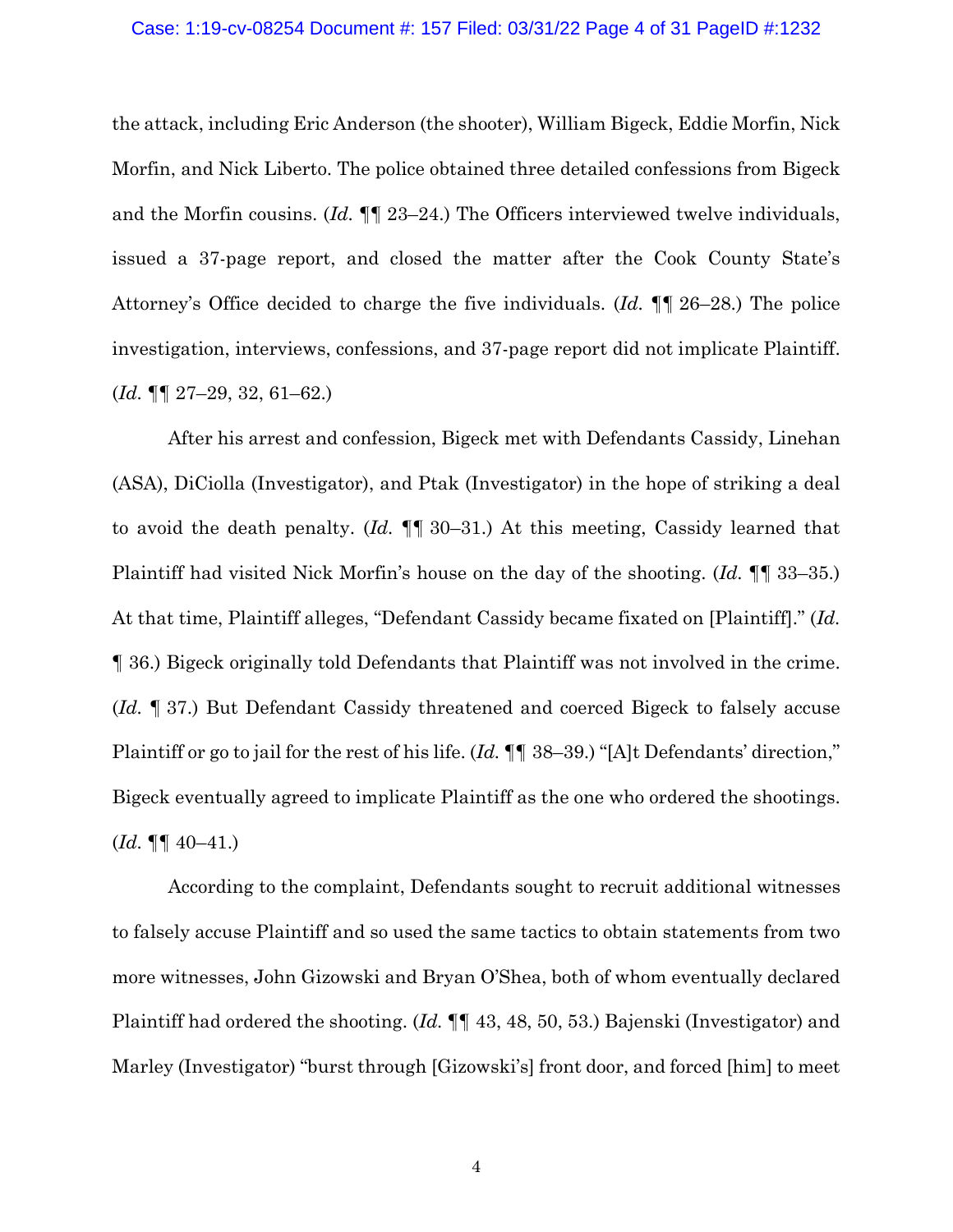#### Case: 1:19-cv-08254 Document #: 157 Filed: 03/31/22 Page 5 of 31 PageID #:1233

with Defendant Cassidy." (*Id.* ¶ 43.) At the meeting, Defendants Bajenski, Marley, and Cassidy threatened Gizowski "with unfounded perjury, gun, and murder charges" to falsely implicate Plaintiff in the murders. (*Id.* ¶ 44.) Gizowski, like Bigeck, initially told Defendants that Plaintiff was not involved in the murders but then agreed to falsely testify about Plaintiff's role in the shootings. (*Id.* ¶¶ 445–49.) Defendants Cassidy, Hyland (ASA), and Suffield (ASA) next met with O'Shea, who also initially stated Plaintiff was not involved in the murders. Plaintiff alleges that those Defendants eventually coerced O'Shea into agreeing to testify falsely against Plaintiff. (*Id.* ¶¶ 50–53.)

After the meetings with Bigeck, Gizowski, and O'Shea, all individual Defendants held a fourth meeting where they "agreed upon a plan to arrest and falsely charge [Plaintiff] with two counts of murder." (*Id.* ¶¶ 54–55.) The Cook County State's Attorney's Office then charged Plaintiff with two counts of murder and three counts of attempted murder. (*Id.* ¶ 56.) Plaintiff was held in custody for about 45 days before he was released on bond. (*Id.* ¶ 57.) At trial, the only witnesses that testified against Plaintiff were the three witnesses that Plaintiff alleges Defendants coerced into provided false testimony: Bigeck, O'Shea, and Gizowski. (*Id.* ¶¶ 62, 67.) On February 9, 1998, Plaintiff was convicted of first-degree murder; he was later sentenced to natural life. (*Id.* ¶ 67.)

Plaintiff spent the next twenty years in prison, until the December 2018 postconviction proceeding where Bigeck, O'Shea, and Gizowski recanted their testimony, claiming that they were coerced by Defendants. (*Id.* ¶ 70.) Other witnesses also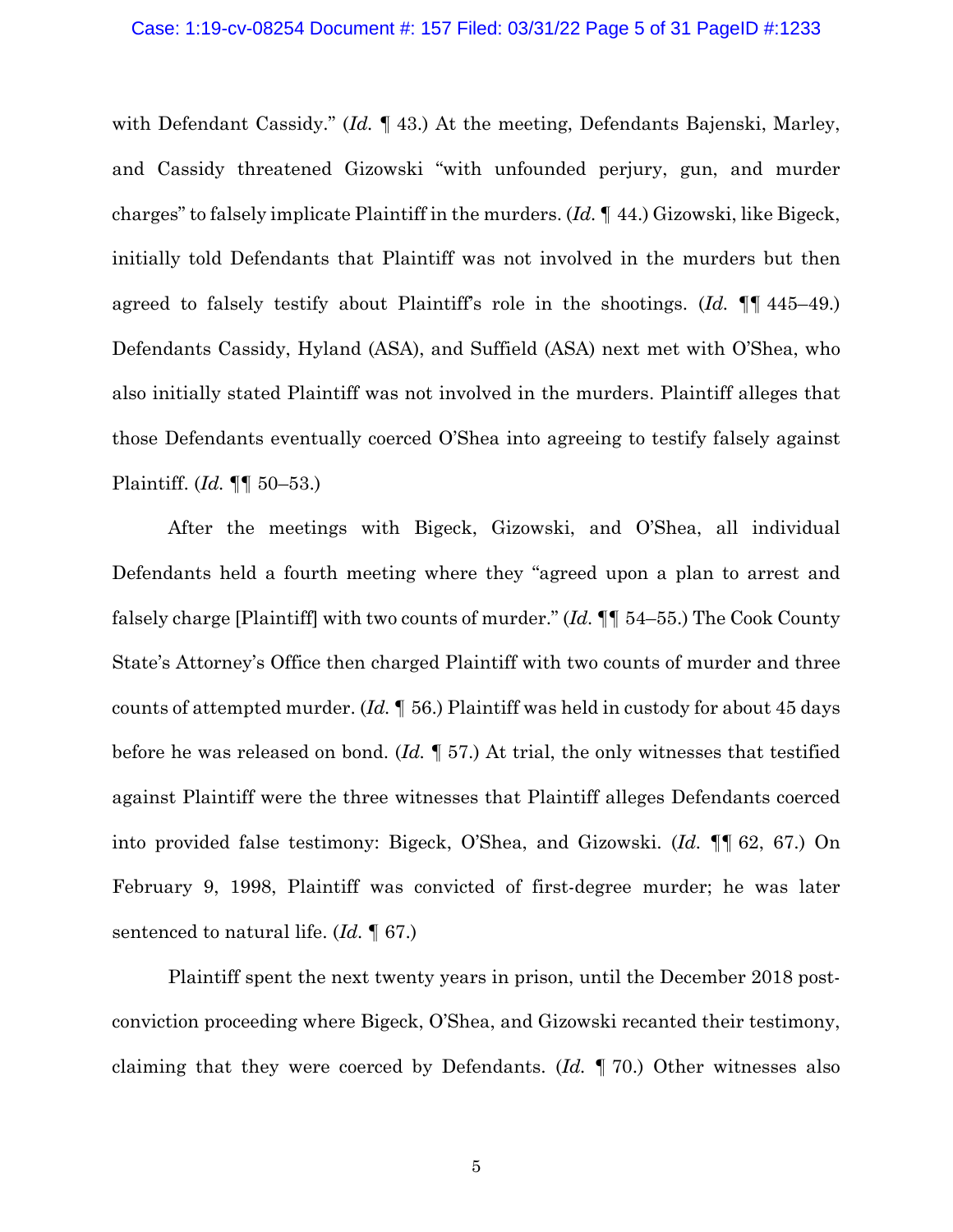#### Case: 1:19-cv-08254 Document #: 157 Filed: 03/31/22 Page 6 of 31 PageID #:1234

testified, including two individuals who claimed that Defendant Cassidy unsuccessfully pressured or threatened them to incriminate Plaintiff. (*Id.* ¶¶ 71–80.) After hearing the testimony, but before the trial court's ruling, the Cook County State's Attorney's Office agreed to an order vacating Plaintiff's conviction and dismissing the reinstated criminal charges against him. (*Id.* ¶ 82); *People v. Sopron*, No. 96-CR-2647102 (Cir. Ct. Order, Dec. 18, 2018).

### **II. LEGAL STANDARD**

Under Rule 8(a)(2) of the Federal Rules of Civil Procedure, a complaint generally need only include "a short and plain statement of the claim showing that the pleader is entitled to relief." Fed. R. Civ. P. 8(a)(2). This short and plain statement must "give the defendant fair notice of what the claim is and the grounds upon which it rests." *Bell Atl. Corp. v. Twombly*, 550 U.S. 544, 555 (2007) (internal punctuation omitted). The Seventh Circuit has explained that this rule "reflects a liberal notice pleading regime, which is intended to 'focus litigation on the merits of a claim' rather than on technicalities that might keep plaintiffs out of court." *Brooks v. Ross*, 578 F.3d 574, 580 (7th Cir. 2009) (quoting *Swierkiewicz v. Sorema N.A.*, 534 U.S. 506, 514 (2002)).

A motion under Rule 12(b)(6) "challenges the sufficiency of the complaint to state a claim upon which relief may be granted." *Hallinan v. Fraternal Ord. of Police of Chicago Lodge No. 7*, 570 F.3d 811, 820 (7th Cir. 2009). Each complaint "must contain sufficient factual matter, accepted as true, to 'state a claim to relief that is plausible on its face.' " *Ashcroft v. Iqbal*, 556 U.S. 662, 678 (2009) (quoting *Twombly*,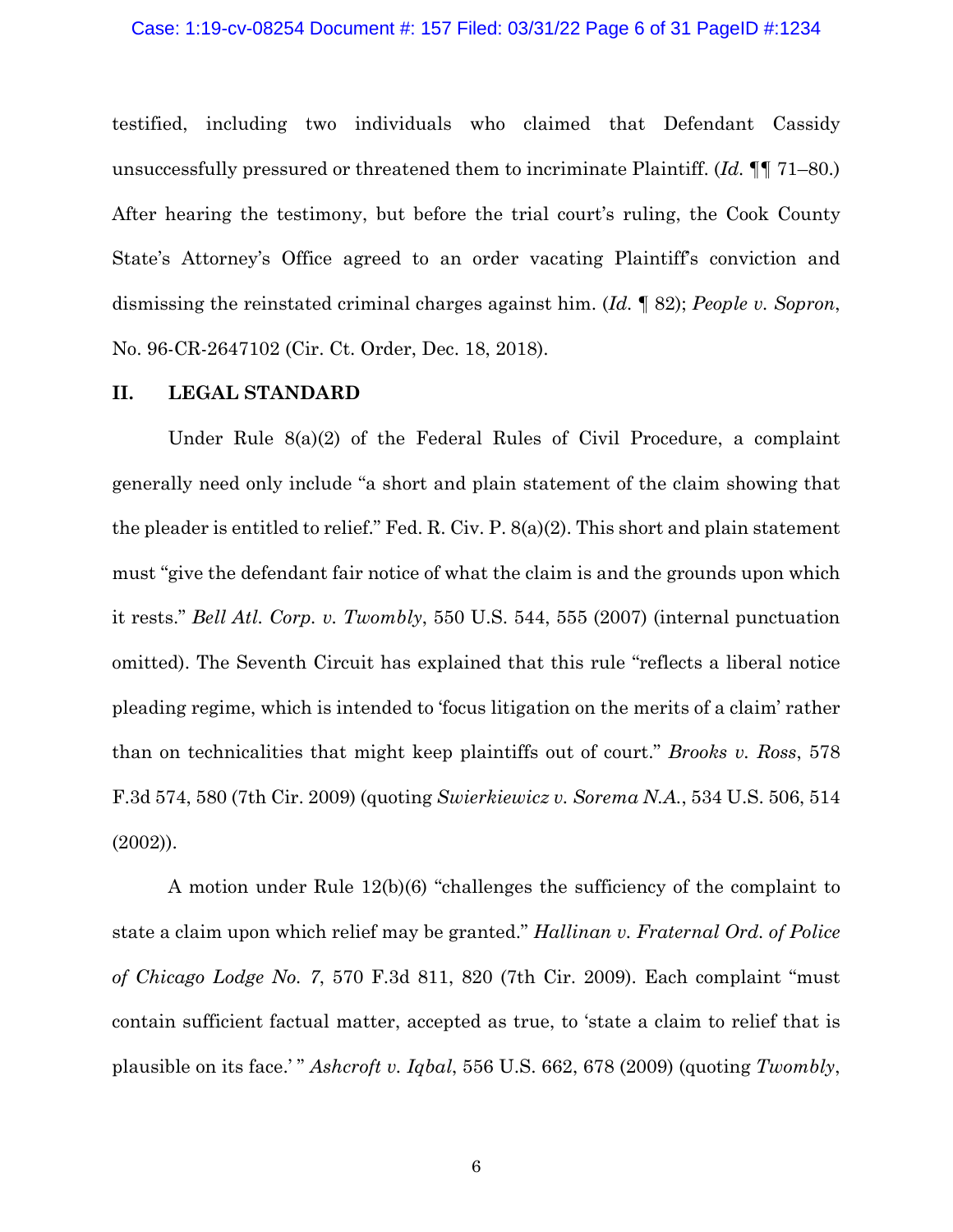550 U.S. at 570). These allegations "must be enough to raise a right to relief above the speculative level." *Twombly*, 550 U.S. at 555. Put another way, the complaint must present a "short, plain, and plausible factual narrative that conveys a story that holds together." *Kaminski v. Elite Staffing, Inc.*, 23 F.4th 774, 777 (7th Cir. 2022) (cleaned up). In evaluating a motion to dismiss, the Court must accept as true the complaint's factual allegations and draw reasonable inferences in the plaintiff's favor. *Iqbal*, 556 U.S. at 678. But even though factual allegations are entitled to the assumption of truth, mere legal conclusions are not. *Id.* at 678–79.

## **III. DISCUSSION**

Defendants (other than Cassidy who has not filed a motion to dismiss) raise several challenges to Plaintiff's complaint. *First*, Defendants argue that Plaintiff's Fourth Amendment and IIED claims are time-barred. (Dkt. 40 at 9–10; Dkt. 42 at 1;6 Dkt. 79 at 20–21; Dkt. 81 at 14–15; Dkt. 135 at 14–15;) *Second*, Defendants argue that Plaintiff's complaint contains "group pleading" that is deficient under Rule 8(a) of the Federal Rules of Civil Procedure. (Dkt. 40 at 5–6; Dkt. 42 at 1; Dkt. 79 at 9–12; Dkt. 81 at 11–12 Dkt. 135 at 11–12.) *Third*, Defendants individually contend that each of Plaintiff's claims fails the plausibility test under *Iqbal/Twombly*. (*See* Dkt. 40; Dkt. 42; Dkt. 79; Dkt. 81; Dkt. 135.) The Court addresses each argument in turn.

<sup>6</sup> The City "adopts and incorporates the arguments and authorities relied upon by the Officer Defendants in support of its motion to dismiss." (Dkt. 42 at 1.)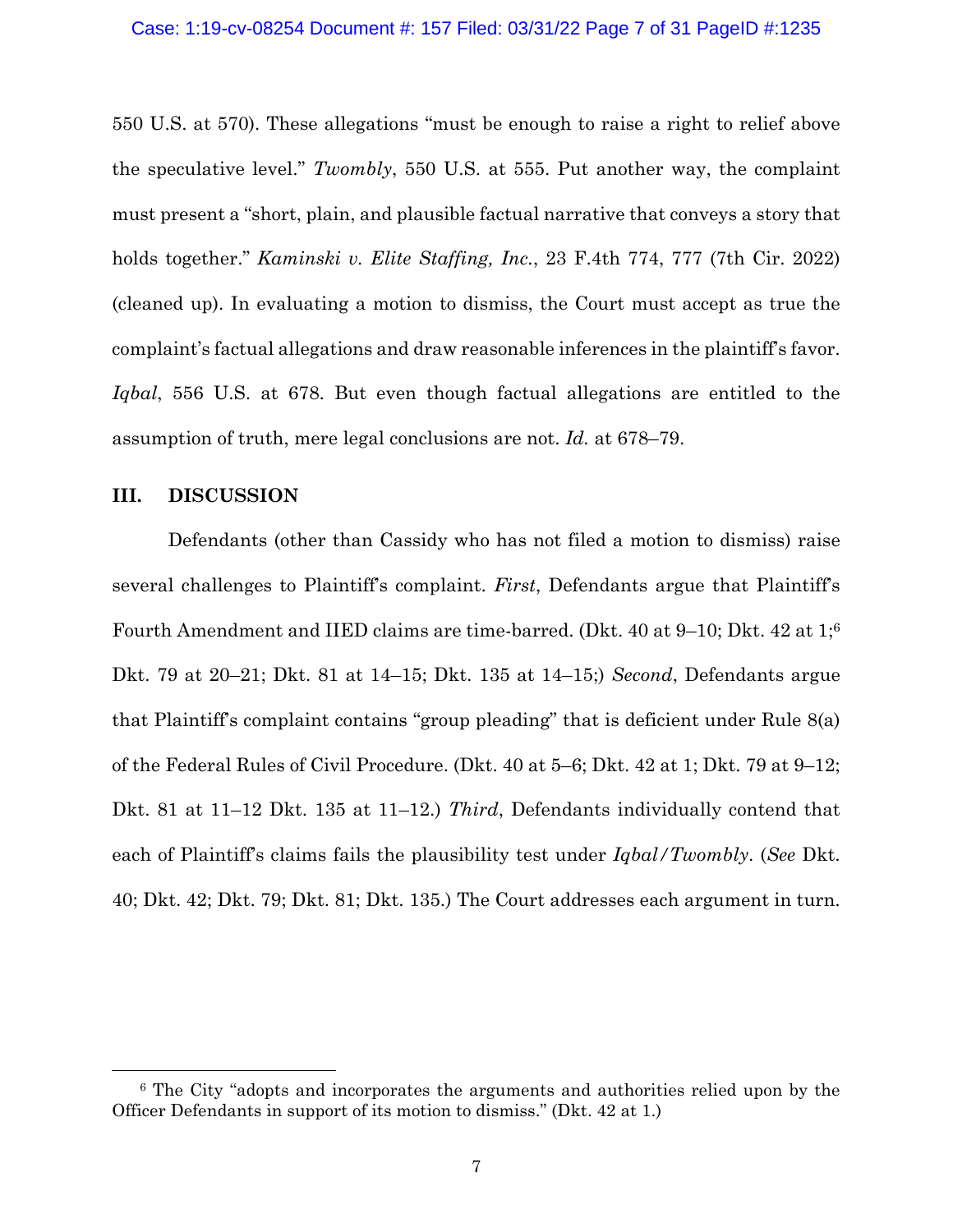### **A. Statute of Limitations**

The statute of limitations in Illinois to bring a claim under 42 U.S.C. § 1983 is two years. *See Owens v. Evans*, 878 F.3d 559, 563 (7th Cir. 2017). This is undisputed among the parties; instead, they disagree over when certain claims accrued. Defendants argue that Plaintiff's pretrial detention claim (Count II) does not invoke the deferred accrual rule established in *Heck v. Humphrey*, 512 U.S. 477 (1994), and thus has long since expired. (Dkt. 40 at 9–10; Dkt. 42 at 5–6; Dkt. 79 at 20–21; Dkt. 81 at 14–15; Dkt. 135 at 14–15.) The Officers and the City also argue that Plaintiff's IIED claim is time-barred for the same reason. (Dkt. 40 at 14; Dkt. 42 (incorporating arguments from Dkt. 40).) As explained below, Plaintiff's Fourth Amendment claim is untimely, but Plaintiff's IIED claim remains viable.

## *1. Plaintiff's Fourth Amendment Claim is Untimely (Count II)*

Defendants contend that Plaintiff's pretrial detention claim lies exclusively under the Fourth Amendment and thus accrued no later than the date of his conviction on February 9, 1998. Plaintiff maintains that his claim did not accrue until his conviction was overturned in December 2018. The Seventh Circuit recently held that a Fourth Amendment claim for unlawful pretrial detention accrues upon plaintiff's release from detention, and not upon the favorable termination of the charges against the plaintiff. *Smith v. City of Chicago*, 3 F.4th 332, 338–39 (7th Cir. 2021) (quoting *McDonough v. Smith*, 139 S. Ct. 2149, 2157 (2019)). Accordingly, and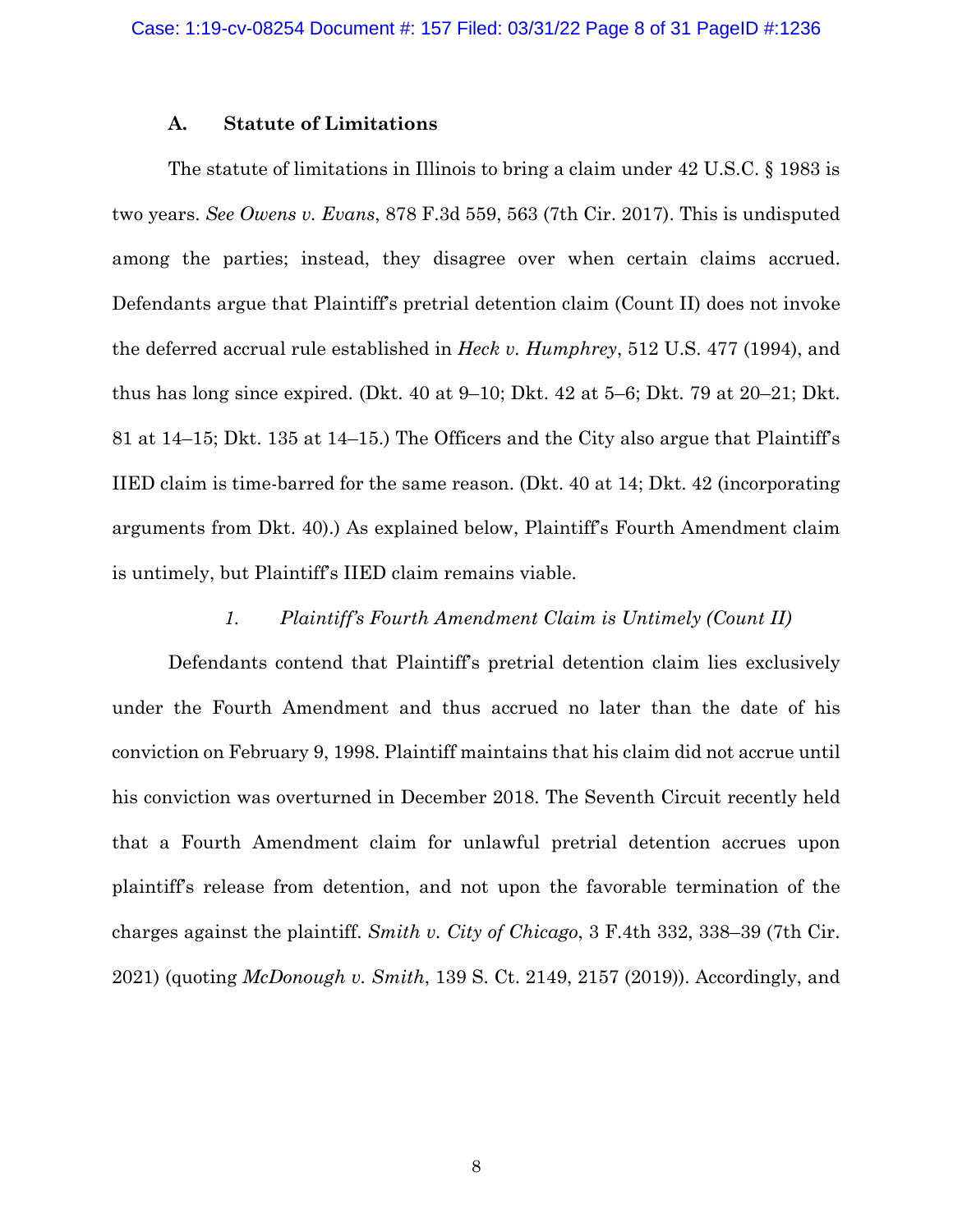#### Case: 1:19-cv-08254 Document #: 157 Filed: 03/31/22 Page 9 of 31 PageID #:1237

for the reasons below, Plaintiff's Fourth Amendment claim is not subject to the *Heck* bar and is therefore untimely.

When a § 1983 cause of action accrues "is a question of federal law." *Wallace v. Kato*, 549 U.S. 384, 388 (2007). Generally, accrual occurs when a plaintiff has a complete cause of action. *Id.* But where a claim challenging a state criminal proceeding or conviction is at issue, that cause of action does not accrue until the conviction has been invalidated and criminal proceedings terminate in the criminal defendant's favor. *Heck*, 512 U.S. at 489. The Supreme Court upheld this rule in *McDonough v. Smith*, and applied *Heck*'s bar "not only to a challenge to an extant criminal conviction or sentence, but also to a claim that 'necessarily threatens to impugn . . . the prosecution itself.' " *Smith*, 3 F.4th at 338–39 (quoting *McDonough*, 138 S. Ct. at 2159).

Whether "a judgment in favor of the plaintiff would necessarily imply" the invalidity of his extant conviction or sentence, *id.* at 2159–60, is a fact-specific inquiry that requires the Court to look to the nature of the allegations underlying the claim. *See Viramontes v. City of Chicago*, 840 F.3d 423, 428 (7th Cir. 2016) (collecting cases). Plaintiff alleges that Defendants violated his Fourth and Fourteenth Amendment rights by causing him to be detained pending trial based solely on three false witness statements they knew were fabricated. (*See* Dkt. 124, Count II.) Plaintiff's pretrial detention claim appears to dovetail with his due process claim: that Defendants conspired to frame Plaintiff by, among other things, fabricating evidence to falsely implicate Plaintiff in the murders, and that misconduct led directly to Plaintiff's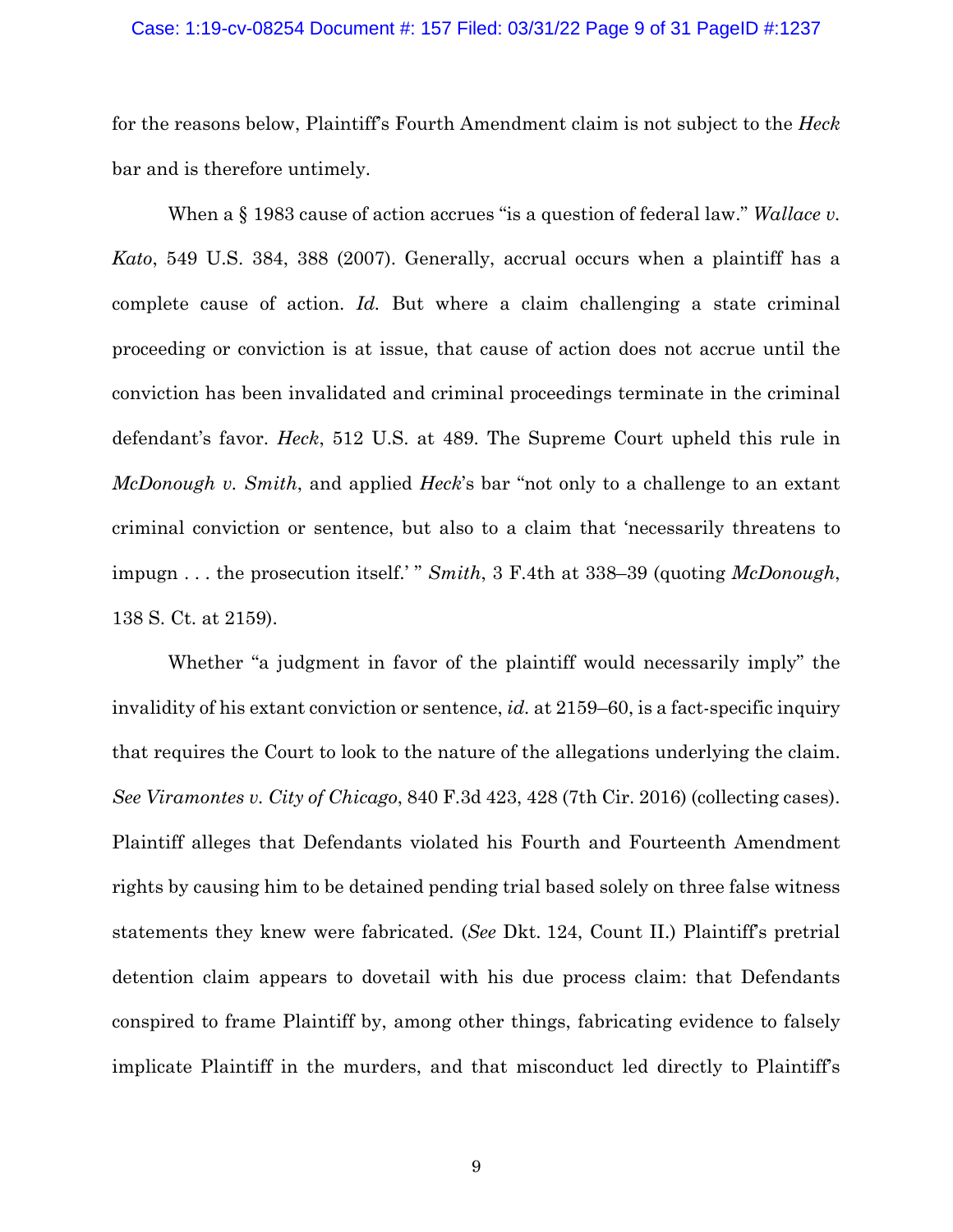#### Case: 1:19-cv-08254 Document #: 157 Filed: 03/31/22 Page 10 of 31 PageID #:1238

wrongful detention, criminal prosecution, and conviction (*see id.*, Count I). But "a due process claim differs in kind from a Fourth Amendment claim." *Smith*, 3 F.4th at 339. Unlike a due process claim challenging an entire prosecution, a "Fourth Amendment claim—whether about a search, arrest, or pretrial detention—can sometimes be severed from the rest of the prosecution." *Id.* at 340. And those differences "are significant enough to warrant dissimilar treatment under *Heck*." *Id.* at 338.

In *Smith v. City of Chicago*, the Seventh Circuit held that the statute of limitations period for filing a § 1983 action commenced when the plaintiff was released from detention—not when the Court granted plaintiff favorable termination of charges. 3 F.4th at 339. The *Smith* court distinguished *due process* claims that "attack[] the whole prosecution" from *Fourth Amendment* claims that "merely anticipate" a future conviction. *Id.* at 339–40. And "the ability of courts to stay actions pending the resolutions of the state processes" resolves the "concern about federal courts interfering with ongoing state criminal prosecutions." *Id.* at 339. Thus, "a Fourth Amendment claim is not barred by *Heck* even if it could possibly affect a future prosecution." *Id.*

Defendants correctly note that a wrongful pretrial detention claim lies exclusively under the Fourth Amendment. *Anderson v. City of Rockford*, 932 F.3d 494, 512 (7th Cir. 2019). Accordingly, Plaintiff's Fourth Amendment claim accrued when the Fourth Amendment wrong ended. *Smith*, 3 F.4th at 339. Pretrial detention ends either when a pretrial detainee is released on bond or, at latest, at his conviction. *Knox v. Curtis*, 771 F. App'x 656, 658 (7th Cir. 2019). Because the record makes no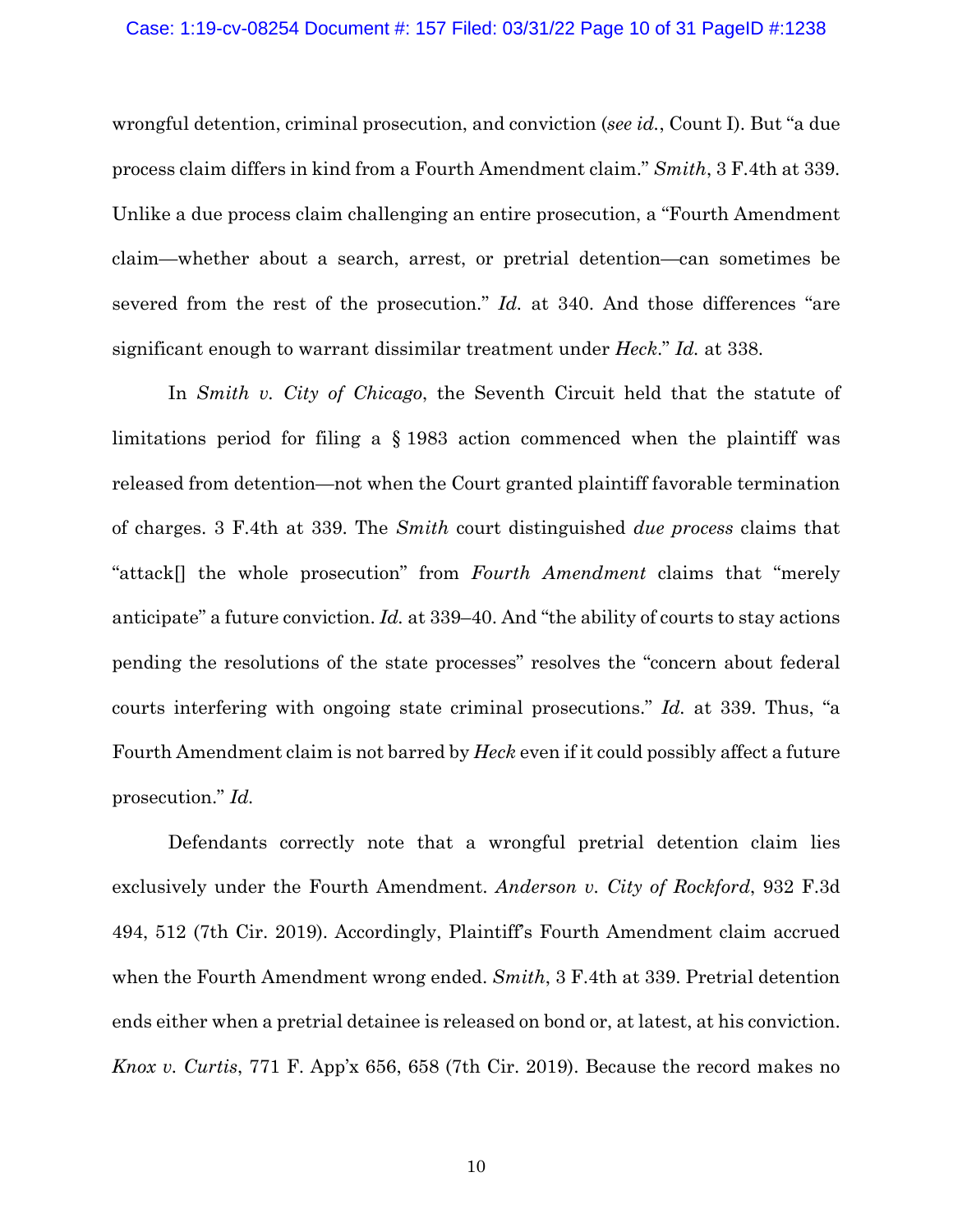mention of Plaintiff having been released on pretrial bond, and viewed in the light most generous to Plaintiff, Plaintiff's Fourth Amendment claim accrued, and the § 1983 statute of limitations began to run, at his conviction on February 9, 1998. Accordingly, Plaintiff's unlawful pretrial detention claim (Count II)—brought over 20 years later—is untimely.7

## *2. Plaintiff's IIED Claim is Timely (Count VII)*

The Officers argue that Plaintiff's claim for IIED accrued on the day he was arrested and is now time-barred because there is no "continuing wrong" doctrine in tort for IIED claims. *Bridewell v. Eberle*, 730 F.3d 672, 678 (7th Cir. 2013). Plaintiff responds that *Heck* barred his IIED claim and so that claim did not accrue until his conviction was overturned. *See Lieberman v. Liberty Healthcare Corp.*, 948 N.E.2d 1100, 1108 (Ill. Ct. App. 2011) (extending the *Heck* doctrine to state law tort claims that, if successful, would be inconsistent with ongoing criminal proceedings or an existing conviction).

In Illinois, an IIED claim against a local entity, or its employees, has a oneyear statute of limitations. *Bridewell v. Eberle*, 730 F.3d 672, 678 (7th Cir. 2013); *see* 745 ILCS 10/8-101(a). In *Bridewell*, the Seventh Circuit held that "a claim of

<sup>7</sup> In their motion to dismiss, the Officers argued that Plaintiff's claims of failure to intervene (Count III) and § 1983 conspiracy (Count IV) are derivative of Plaintiff's Fourth Amendment claim (Count II), which Defendants correctly argued was untimely. (Dkt. 40 at 10–12.) Plaintiff responded to the statute of limitations argument but did not address the potentially derivative nature of Counts III and IV. Generally, an argument not addressed in response to a motion to dismiss is waived. *See United Cent. Bank v. Davenport Est. LLC*, 815 F.3d 315, 318 (7th Cir. 2016). Because it is not clear that Counts III and IV are solely supported by Count II sufficient to warrant dismissal based on Count II's untimeliness, the Court nevertheless reviews the potentially fully derivative Counts III and IV.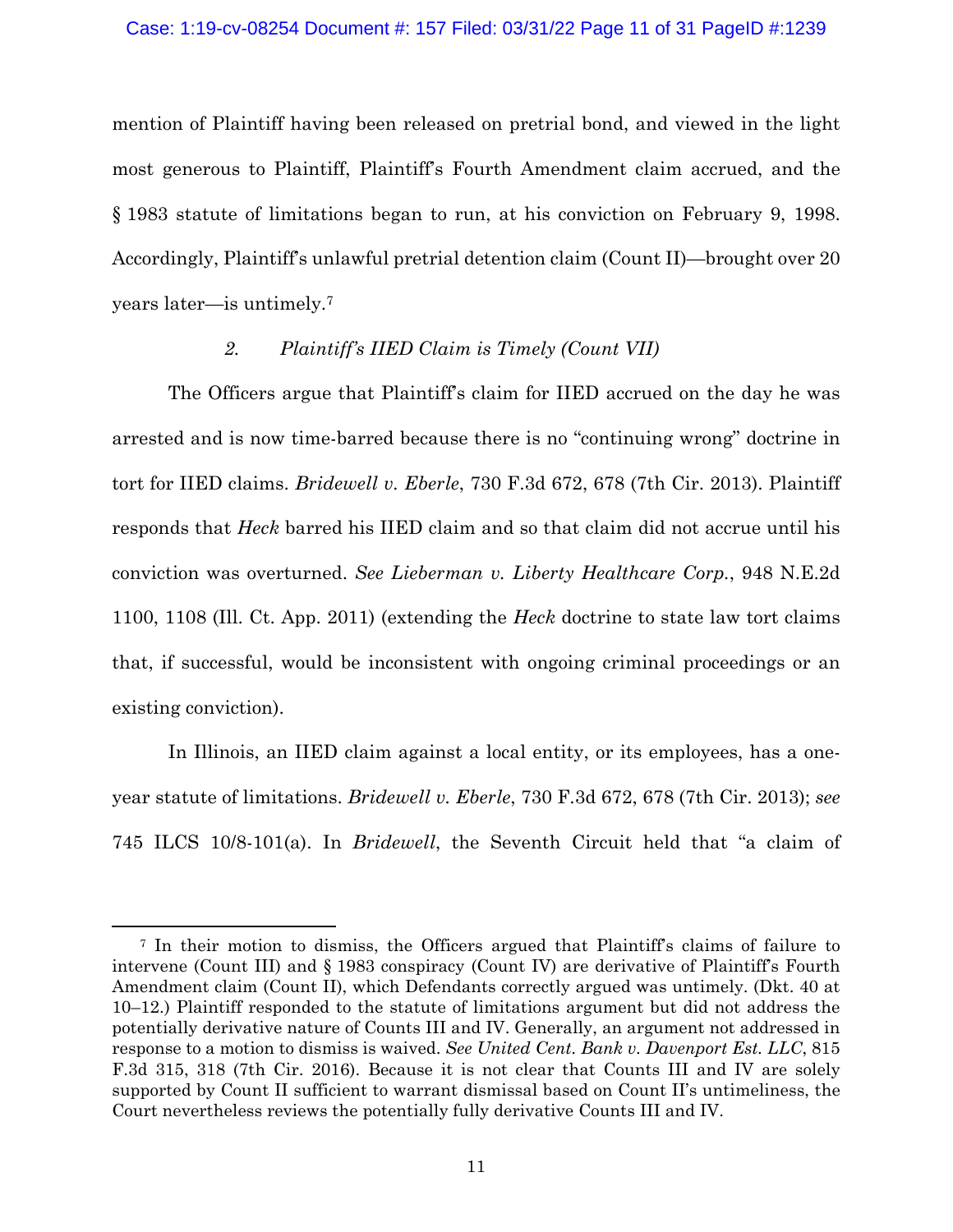#### Case: 1:19-cv-08254 Document #: 157 Filed: 03/31/22 Page 12 of 31 PageID #:1240

intentional infliction of emotional distress in the course of arrest and prosecution accrues on the date of the arrest." *Bridewell*, 730 F.3d at 678. But *Bridewell* did not address *Heck* or Plaintiff's situation. Unlike *Bridewell*, Plaintiff does not base his IIED claim on his mere arrest and prosecution. Rather, Plaintiff alleges that Defendants intentionally inflicted emotional distress by fabricating evidence, coercing witnesses to commit perjury, and withholding exculpatory evidence, which ultimately caused his wrongful conviction. Because the facts alleged in support of Plaintiff's IIED claim "directly attack the validity of the conviction," Plaintiff could not have brought such an IIED claim until his conviction was overturned. *Parish v. City of Elkhart*, 614 F.3d 677 (7th Cir. 2010) (addressing an identical situation by applying Indiana's adoption of *Heck*); *Lieberman v. Liberty Healthcare Corp.*, N.E.2d 1100, 1108 (Ill. Ct. App. 2011).

Accordingly, Plaintiff's IIED claim accrued on December 18, 2018, when Plaintiff received favorable termination of his conviction. Plaintiff's complaint, which was filed on December 17, 2019, was timely filed within the one-year statute of limitations.

### **B. Group Pleading**

Defendants contend that Plaintiff's complaint fails to plead their "personal involvement" in the alleged constitutional violations. (Dkt. 40 at 6; Dkt. 78 at 1; Dkt. 81 at 12; Dkt. 135 at 11–12; *see* Dkt. 42 at 1.) For the reasons that follow, and with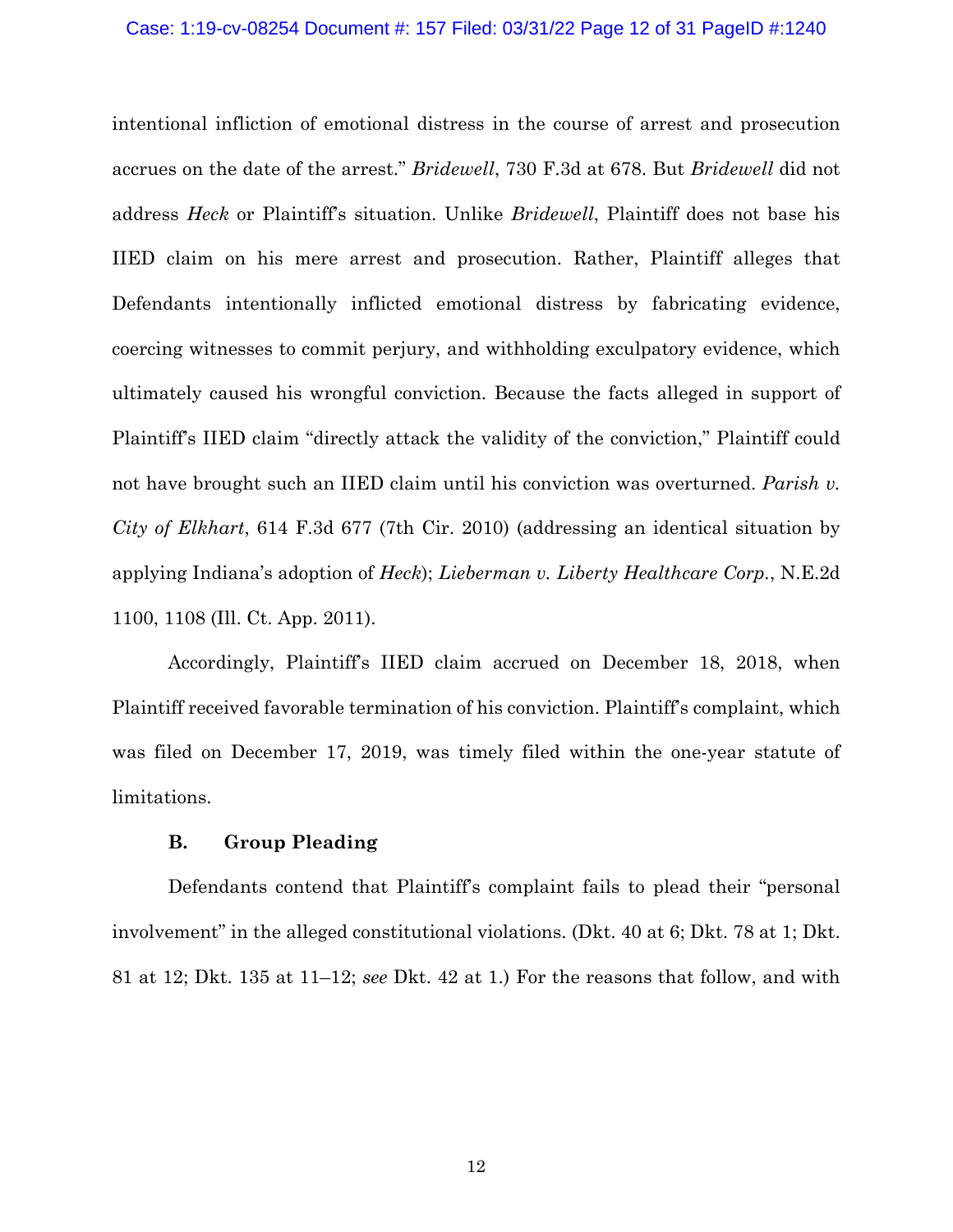## Case: 1:19-cv-08254 Document #: 157 Filed: 03/31/22 Page 13 of 31 PageID #:1241

the exception of Defendants Maicke and McDonald, Plaintiff's complaint does not fail for impermissible group pleading.

Although liability under § 1983 requires that a defendant be personally responsible for a constitutional violation, *Johnson v. Snyder*, 444 F.3d 579, 583 (7th Cir. 2006), *overruled on other grounds by Hill v. Tangherlini*, 724 F.3d 965 (7th Cir. 2013), Rule 8(a) is "not so rigid that it requires a plaintiff, without the benefit of discovery, to connect every single alleged instance of misconduct in the complaint to every single specific officer." *Hyung Seok Koh v. Graf*, 2013 WL 5348326 at \*4 (N.D. Ill. Sept. 24, 2013). Rather, in some circumstances, "an allegation directed at multiple defendants can be adequate to plead personal involvement." *Riviera v. Lake City*, 974 F. Supp. 2d 1179, 1194 (N.D. Ill. 2013) (citing *Brooks*, 578 F.3d at 582). Of course, a plaintiff whose complaint relies on so-called group pleading "must eventually tie particular officers to particular injuries to survive summary judgment." *Hyung Seok Koh*, 2013 WL 5348326 at \*5. But at the motion-to-dismiss stage, a plaintiff "may generally name those responsible for the alleged violations," including by grouping Defendants into subgroups of individuals who are alleged to have acted jointly. *Vandenburgh v. Bannockburn Police Officer Robert Ogden*, 2016 WL 403663, at \*5 (N.D. Ill. Feb. 3, 2016).

Plaintiff alleges that Defendants Linehan, Cassidy, DiCiolla, and Ptak met with Bigeck shortly after his arrest. (Dkt.  $124 \text{ }\mathbb{I} \text{ }\mathbb{I}$  31–40.) At that meeting, Defendants first learned that Plaintiff had visited Nick Morfin on the day of the shooting. (*Id.*) But although Bigeck told Defendants that Plaintiff had nothing to do with the double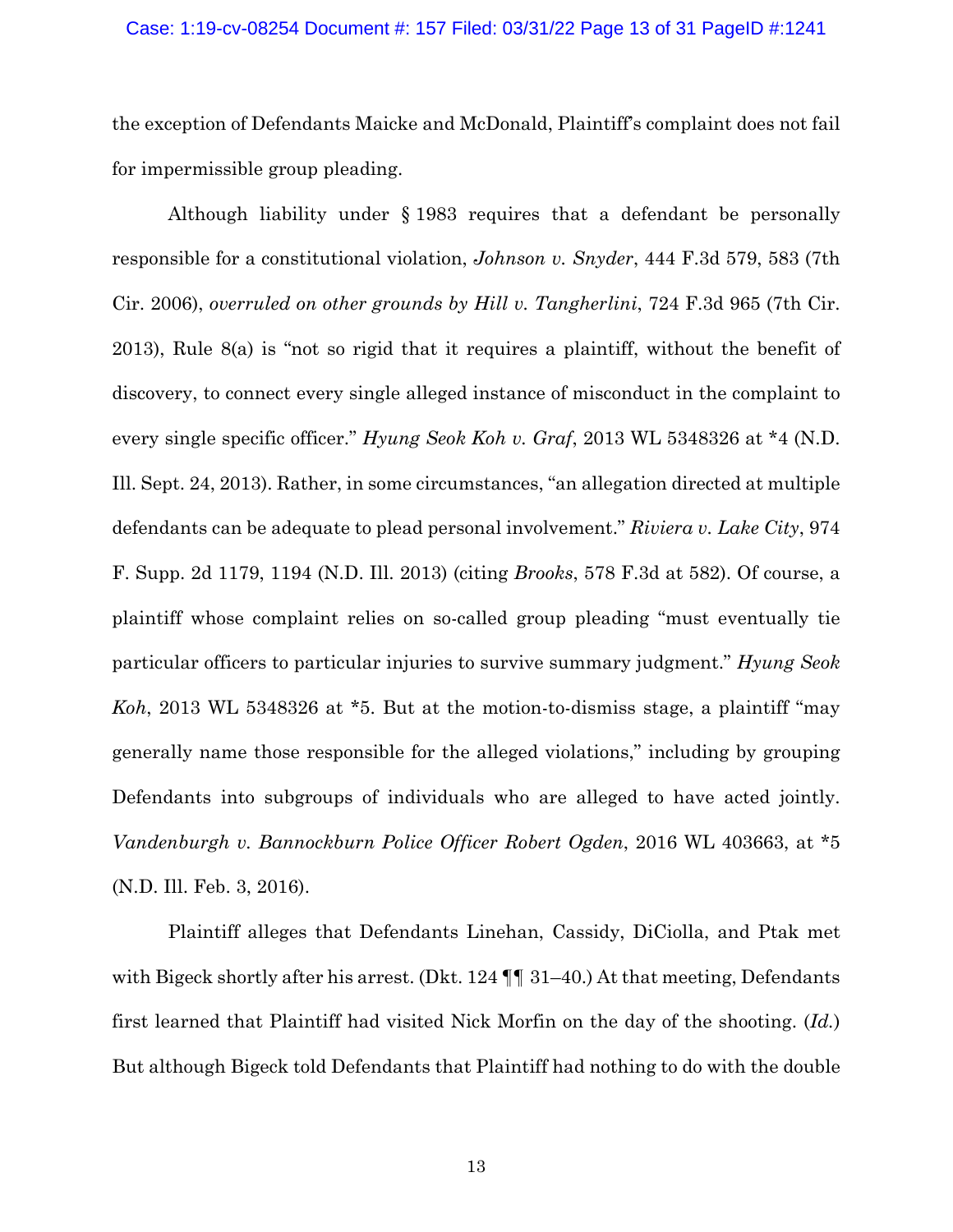murder (*id. ¶* 37), Cassidy threatened Bigeck with the choice either to "falsely accuse [Plaintiff] or go to jail for the rest of his life." (*Id. ¶¶* 38–41.) Bigeck eventually agreed to provide the requested false testimony. (*Id.*)

Plaintiff also alleges that a similar sequence of events transpired at a second meeting between Gizowski and Defendants Bajenski, Marley, and Cassidy, (*id. ¶¶* 43–49), and again at a third meeting between O'Shea and Defendants Hyland, Suffield, and Cassidy (*id. ¶¶* 50–53). Plaintiff further states that all named individual Defendants attended a fourth meeting "documented in a police report," where they discussed evidence they knew to be false gathered against Plaintiff, and agreed to carry out the plan to falsely arrest and prosecute Plaintiff. (*Id. ¶¶* 54–55.)

The factual allegations concerning the first three meetings—where Cassidy coerced witnesses into providing false testimony against Plaintiff—specifically identifies ASAs Linehan, Hyland, and Suffield, and Investigators DiCiolla, Marley, Ptak, and Bajenski as participants. Accordingly, those allegations sufficiently put the ASAs and Investigators DiCiolla, Marley, Ptak, and Bajenski "on notice of what exactly they might have done to violate [Plaintiff's] rights" at that time, thus satisfying Rule 8 as to those Defendants. *Brooks*, 578 F.3d at 582.

Unlike for the first three, the factual allegations concerning the fourth meeting—where Defendants "agreed to falsely accuse [Plaintiff]" and "agreed upon a plan to arrest and falsely charge [Plaintiff]"—are collectively directed at all the individual Defendants. (Dkt. 124 ¶¶ 54–56.) Defendants Maicke, McDonald, and the Officers are the only Defendants identified as participants to the fourth meeting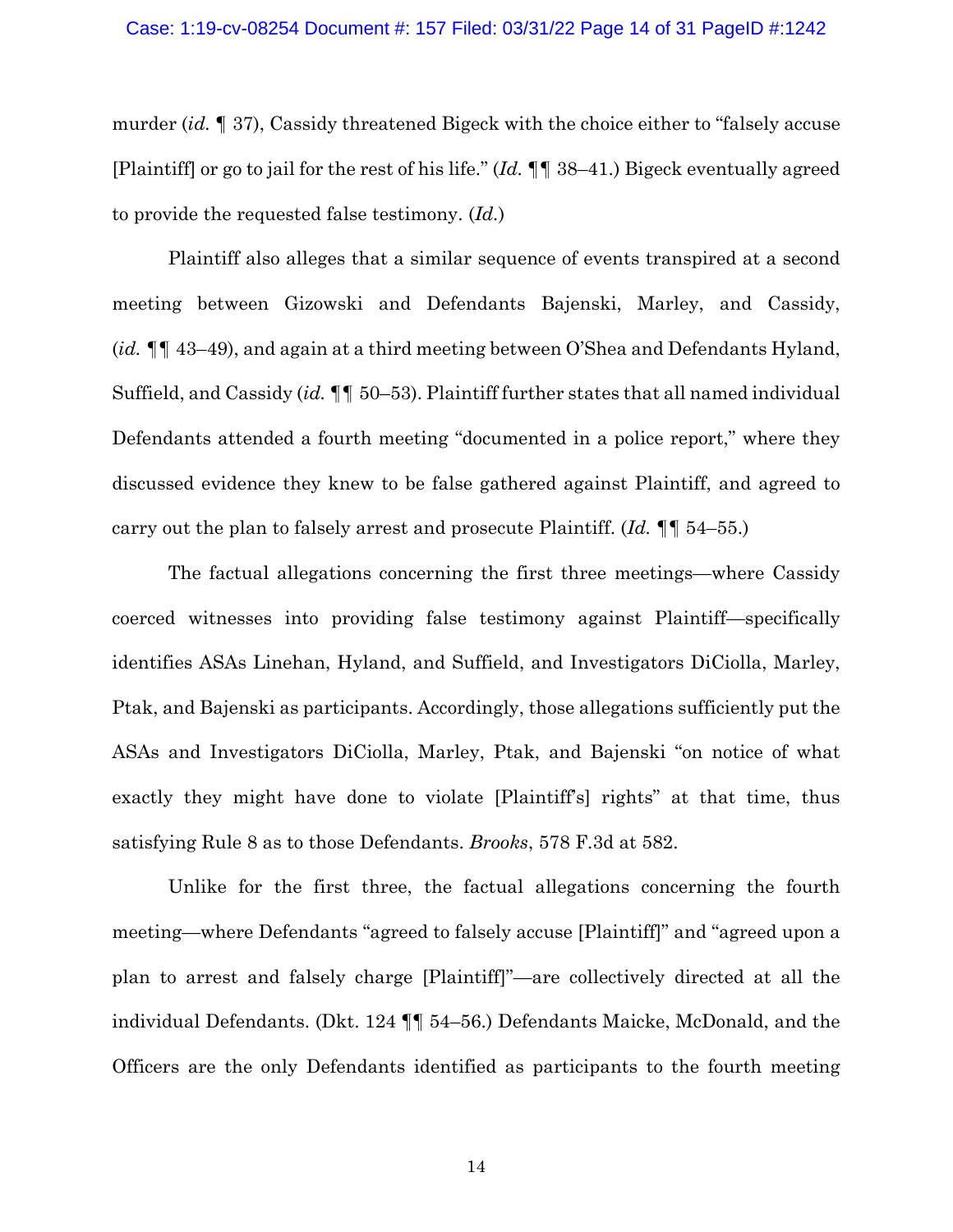#### Case: 1:19-cv-08254 Document #: 157 Filed: 03/31/22 Page 15 of 31 PageID #:1243

without having also been identified as participants to at least one of the first three meetings. To determine whether the complaint sufficiently states a claim against Defendants Maicke, McDonald, and the Officers, the Court must look to "the complaint as a whole." *Scott v. City of Chicago*, 195 F.3d 950, 952 (7th Cir. 1999).

Turning first to the allegations against the Officers, Plaintiff states that the Officers' murder investigation—which included five arrests, three detailed confessions, and a 37-page report detailing the Officers' findings—did not implicate Plaintiff in the crime. (Dkt. 124 ¶¶ 23–28.) Once the Cook County State's Attorney's Office charged the five arrestees, the Officers closed the matter entirely. (*Id.* ¶¶ 26– 28.) But after the alleged conspiratorial meeting, the officers arrested Plaintiff in connection with the murder. (*Id.* ¶¶ 54–56.) Thus, in context, the crux of Plaintiff's claims against the Officers becomes evident: the Officers arrested Plaintiff while knowing that Plaintiff was not involved in the crime. Accordingly, those allegations provide the Officers with sufficient notice of the claims against them, which is all that is required at this stage of the proceedings under Rule 8(a). *See Kuri v. City of Chicago*, 2014 WL 114283, at \*7 (N.D. Ill. Jan. 10, 2014) ("A plaintiff may not be able to specify which individual committed which parts of the alleged misconduct before the benefit of discovery") (citing *Rodriguez v. Plymouth Ambulance Serv.*, 577 F.3d 816, 821 (7th Cir. 2009)).

As to the allegations against Investigators Maicke and McDonald, Plaintiff identifies those Defendants as attendees of the fourth meeting. Plaintiff does not, however, specify what, if any, wrongful acts Maicke and McDonald committed either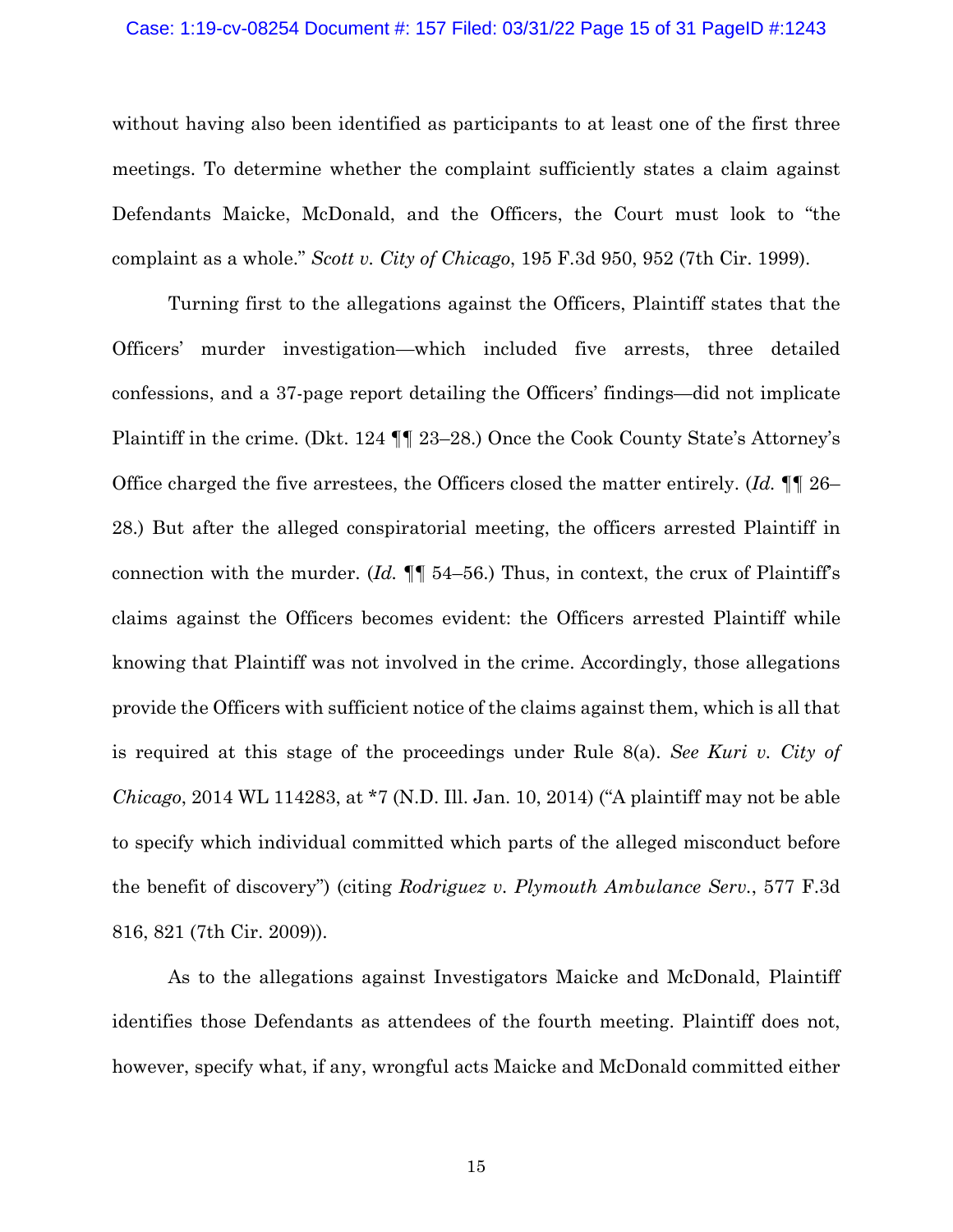#### Case: 1:19-cv-08254 Document #: 157 Filed: 03/31/22 Page 16 of 31 PageID #:1244

jointly or individually. Nor do any of the other allegations in the complaint reveal the nature of Maicke and McDonald's participation. Accordingly, the Court finds that Plaintiff fails to provide Maicke and McDonald with fair notice of the claims against them. *See Lattimore v. Vill. Streamwood*, 2018 WL 2183991, at \*4 (N.D. Ill. May 11, 2018) (plaintiffs identified specific acts by one defendant, but "fail[ed] to identify what the other [defendants] did or did not do"); *Atkins v. Hasan*, 2015 WL 3862724, at \*3 (N.D. Ill June 22, 2015) (plaintiff alleges that specific acts could have been committed by the defendants or by other unidentified individuals).

Plaintiff acknowledges that deficiency by "agree[ing] to dismiss Defendants Maicke and McDonald without prejudice." (Dkt. 98 at 1 n.1.) Plaintiff did not respond to the arguments advanced on behalf of Defendants Maicke and McDonald in either Defendants' motion to dismiss (Dkt. 80) or Defendants' Supplemental Brief (Dkt. 89), but neither has Plaintiff filed a stipulation of dismissal or motion to dismiss Maicke or McDonald from this suit. As a result, the Court construes Plaintiff's representation and subsequent inaction to mean Plaintiff does not oppose the motion to dismiss as to Defendants Maicke and McDonald; the Court thus dismisses Defendants Maicke and McDonald from this suit.

Although "group pleading is not an ideal practice," it is permissible. *Hyung Seok Koh*, 2013 WL 5348326, at \*5. Plaintiff's complaint sufficiently gives the ASAs, the Officers, and the Investigators Marley and DiCiolla fair notice of the claims against them. Conversely, Plaintiff fails to meet the minimum notice pleading requirements as to Investigators Maicke and McDonald. Accordingly, the motion to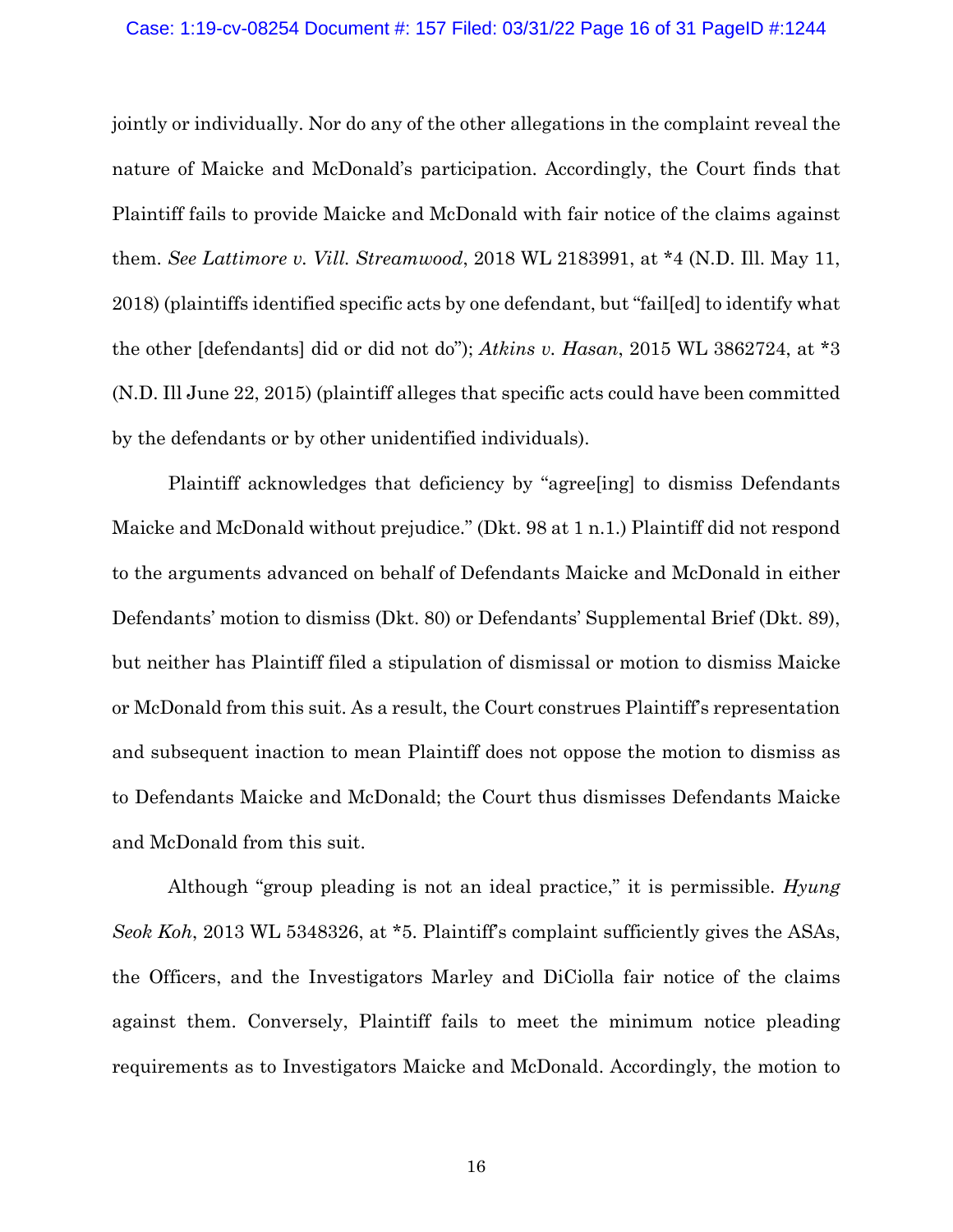## Case: 1:19-cv-08254 Document #: 157 Filed: 03/31/22 Page 17 of 31 PageID #:1245

dismiss is denied as to all Defendants except Maicke and McDonald, who are dismissed without prejudice.

## **C. The ASA Defendants**

The ASAs also move to dismiss Plaintiff's claims of fabrication (Count I), failure to intervene (Count III), malicious prosecution (Count VI), and IIED (Count VII) on the ground that Plaintiff fails to state the underlying claim of conspiracy against them. At the outset, the ASAs contend that Plaintiff's complaint focuses on the actions of former Cook County prosecutor Defendant Scott Cassidy (who has not joined the ASA Defendants' motion to dismiss) and does not connect those actions to the ASAs. (Dkt. 79 at 9–17.) Second, the ASAs claim they are shielded by absolute prosecutorial immunity because they were sworn Cook County Assistant State's Attorneys at all relevant times. (Dkt. 79 at 17–20.) Each argument is addressed in turn.

## *1. Section 1983 Conspiracy (Count IV)/State-law Conspiracy (Count VIII)*

To state a § 1983 conspiracy claim, Plaintiff must allege facts sufficient to show: (1) Defendants reached an agreement to deprive Plaintiff of his constitutional rights; and (2) an overt act in furtherance of the conspiracy that actually deprived Plaintiff of those rights. *See Beaman v. Freesmeyer*, 776 F.3d 500, 510 (7th Cir. 2015). Similarly, to plead conspiracy under Illinois state law, Plaintiff must allege: "(1) a combination of two or more persons; (2) for the purpose of accomplishing by some concerted action either an unlawful purpose or a lawful purpose by unlawful means; (3) in the further[ance] of which one of the conspirators committed an overt tortious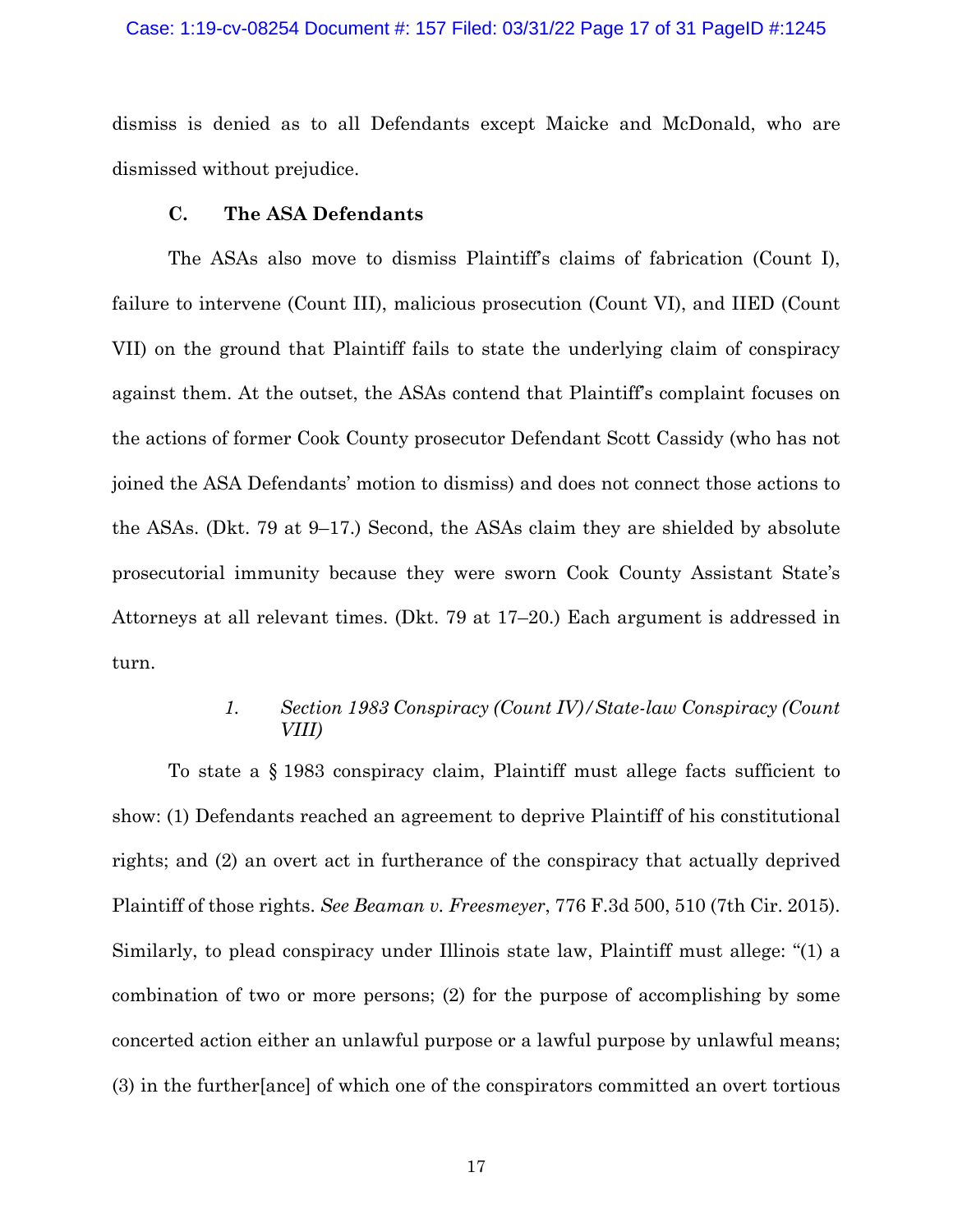or unlawful act." *Davidson v. Worldwide Asset Purchasing, LLC*, 914 F. Supp. 2d. 918, 923–24 (N.D. Ill. 2012) (quoting *Milliman v. McHenry Cnty*., 2012 WL 5200092, at \*3 (N.D. Ill. Oct. 22, 2012)). At the pleading stage, it is enough for Plaintiff "merely to indicate the parties, general purpose, and approximate date, so that the defendant has notice of what he is charged with." *Hill v. Cook County*, 463 F. Supp. 3d 820, 840 (N.D. Ill. 2020) (quoting *Walker v. Thompson*, 288 F.3d 1005, 1007 (7th Cir. 2002)).

Plaintiff has sufficiently identified the "who, what, and when" against the ASAs to survive a motion to dismiss the conspiracy claim. *See id*. Plaintiff alleges that the ASAs were present at the meetings where Defendant Cassidy coerced three witnesses into providing false testimony against Plaintiff (Dkt. 124 ¶¶ 31–40, 43–49, 50–53), and at the fourth conspiratorial meeting where all named individual Defendants "discussed the fact that Bigeck, Gizowski, and O'Shea had agreed to falsely accuse [Plaintiff]" and agreed upon a plan to arrest and prosecute Plaintiff. (*Id.* ¶¶ 54–55.) Plaintiff thus identifies the parties to the conspiracy: all named individual Defendants, including the ASAs. Plaintiff asserts the general purpose of the conspiracy: to implicate Plaintiff in the murders. And Plaintiff alleges the approximate time frame of the conspiracy: sometime after Bigeck was indicted for murder but before Plaintiff's arrest.

The ASAs make two arguments in support of their motion to dismiss Plaintiff's conspiracy claim against them. *First*, the ASAs ask the Court not to liberally construe pleadings based "on information and belief" because, unlike the ordinary scenario where "pleadings concern matter peculiarly within the knowledge of the defendants,"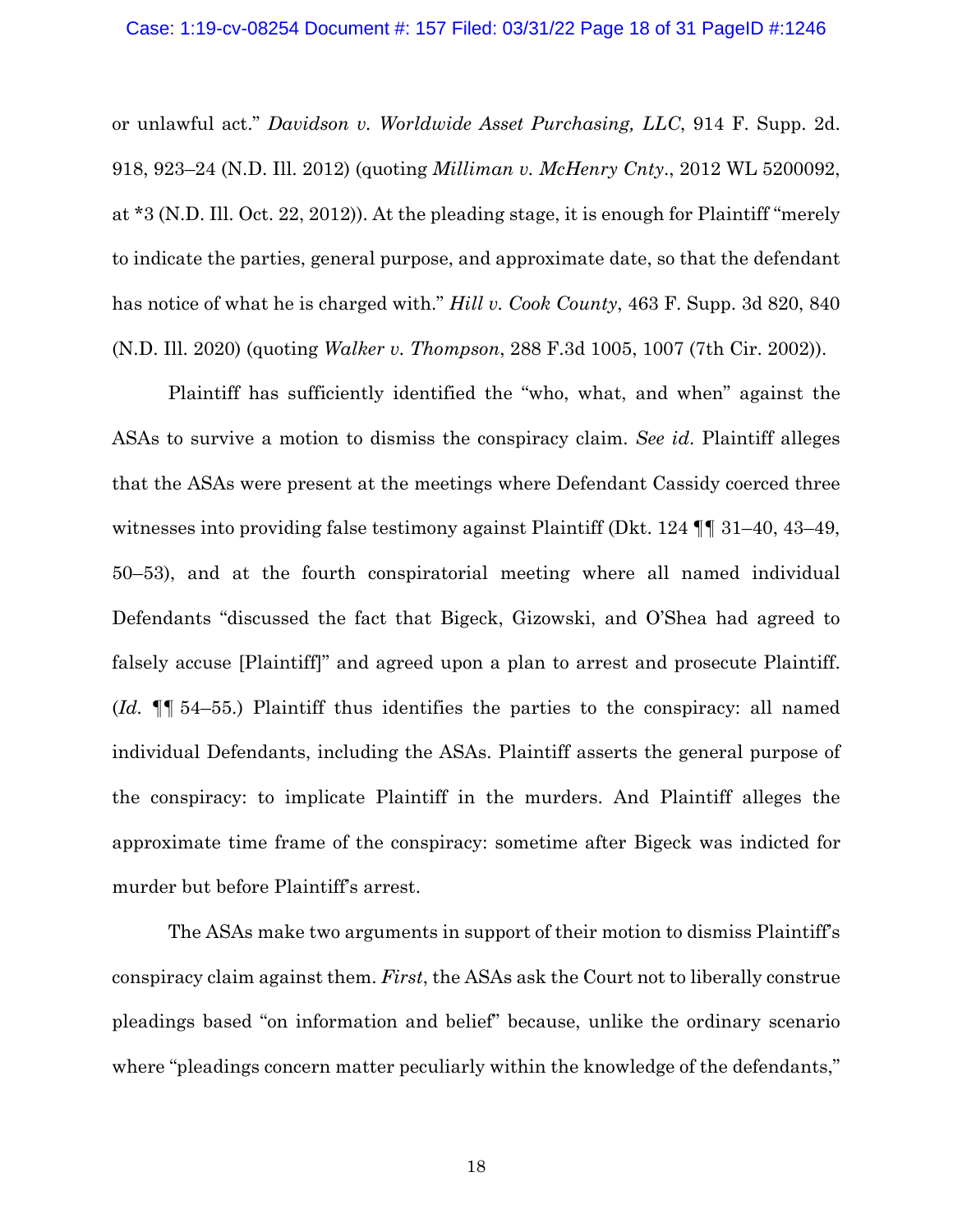## Case: 1:19-cv-08254 Document #: 157 Filed: 03/31/22 Page 19 of 31 PageID #:1247

the evidence in this case is in Plaintiff's hands. (Dkt. 79 at 10–11.) Because Plaintiff already litigated his case through the appellate and post-conviction process, which included factual discovery, the ASAs argue that Plaintiff should not be permitted to plead the existence of a smoking gun, such as the fourth meeting "documented in a police report," based solely "on information and belief." (*Id.*)

In general, the Court need not "credit rank speculation." *Heard v. Becton, Dickinson & Co.*, 440 F. Supp. 3d. 960, 969 (N.D. Ill. 2020). But a fact alleged upon "information and belief" does not make a pleading insufficient under Rule 8 where, as here, there is a reasonable basis to suspect the facts are true. *See Brooks*, 578 F.3d at 581. All three witnesses who implicated Plaintiff in the murders recanted their testimony at the post-conviction proceedings and stated under oath that they had been coerced by Defendants to testify against Plaintiff. (Dkt. 124 ¶ 70.) That creates a plausible inference—given the extremely liberal treatment at the pleading stage that the ASAs knew they were presenting false testimony against Plaintiff.

*Second*, the ASAs argue that Plaintiff makes conclusory allegations that are not entitled to the presumption of truth. The ASAs ask the Court to ignore "threadbare recitations of the elements," such as the words "agreed," "falsely," and the phrase "no probable cause to suspect Mr. Sopron of those crimes." (Dkt. 79 ¶¶ 9– 12.) But " 'legal conclusions can provide the framework of a complaint' so long as they are 'supported by factual allegations.' " *Engel v. Buchan*, 710 F.3d 698, 709 (7th Cir. 2013) (quoting *Ashcroft*, 556 U.S. at 679). As explained above, Plaintiff sufficiently alleges facts supporting the inference that the ASAs engaged in a conspiracy with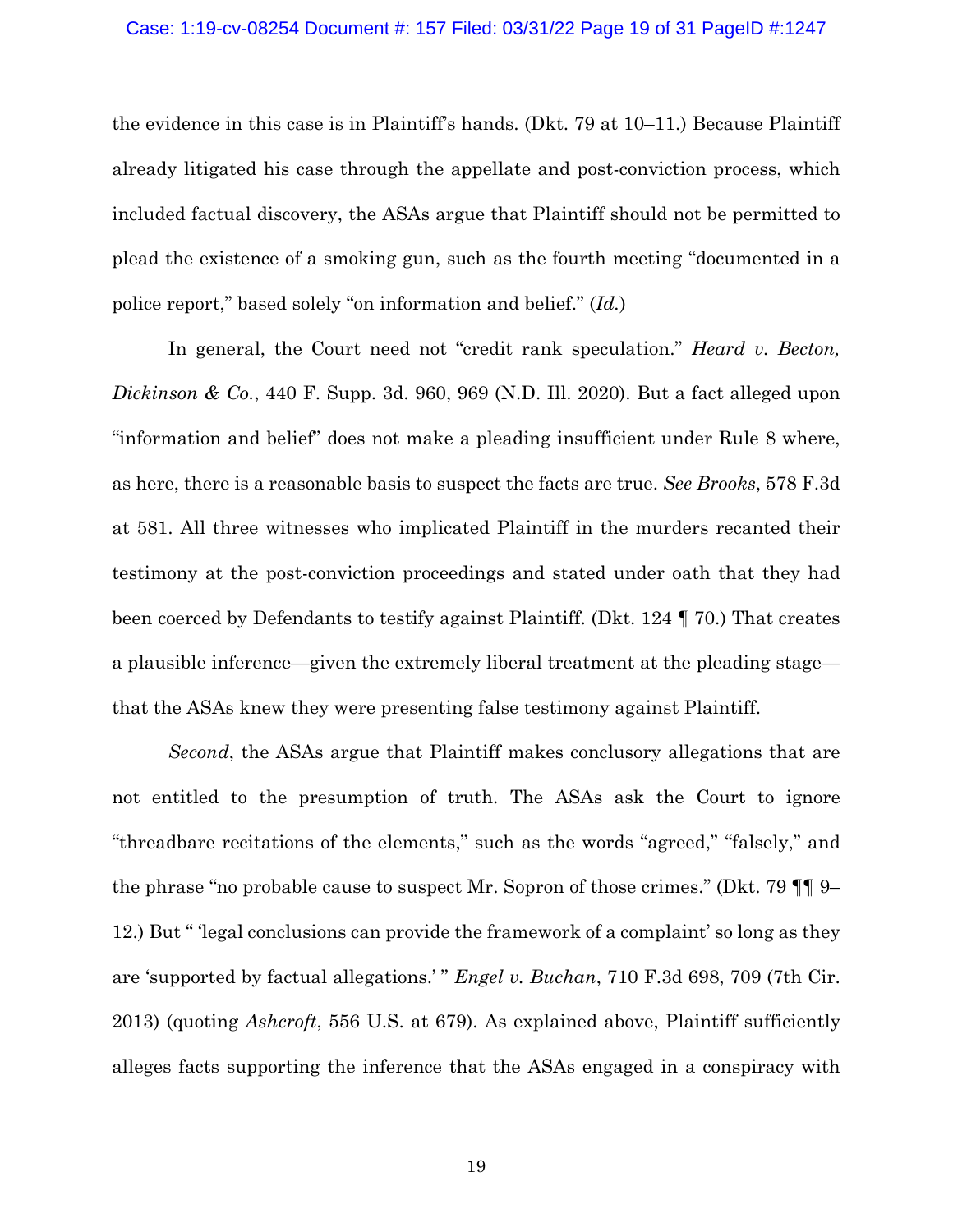#### Case: 1:19-cv-08254 Document #: 157 Filed: 03/31/22 Page 20 of 31 PageID #:1248

Defendant Cassidy against Plaintiff. Reviewed as a whole, therefore, Plaintiff's complaint sufficiently states a conspiracy claim against the ASAs.

## *2. Absolute Immunity*

Prosecutors are "absolutely immune from liability under § 1983 for their conduct in initiating a prosecution and in presenting the State's case," to the extent that conduct is "intimately associated with the judicial phase of the criminal process." *Burns v. Reed*, 500 U.S. 478, 486 (1991) (internal quotations omitted). But a prosecutor acting in an investigative capacity is not so shielded. *Lewis v. Mills*, 677 F.3d 324, 331 (7th Cir. 2012) ("a showing that a prosecutor investigated and fabricated evidence against a target would automatically defeat absolute prosecutorial immunity, even if that target was later brought to trial") (citing *Buckley v. Fitzsimmons*, 509 U.S. 259, 276 (1993)). Whether an action falls within the scope of prosecutorial duties depends upon the function of that action. *Fields v. Wharrie*, 672 F.3d 505, 510 (7th Cir. 2012).

Plaintiff's factual allegations sufficiently support the inference that the ASAs' conduct extended beyond that which is "intimately associated with the judicial phase of the criminal process." *See Burns*, 500 U.S. at 486. Plaintiff asserts that the ASAs witnessed Cassidy coerce three witnesses into testifying falsely against Plaintiff and then conspired with all named individual Defendants to frame Plaintiff using the fabricated evidence. *See Walrath v. United States*, 35 F.3d 277, 282 (7th Cir. 1994) ("[T]he prosecutor's alleged fabrication of evidence during the investigative phase of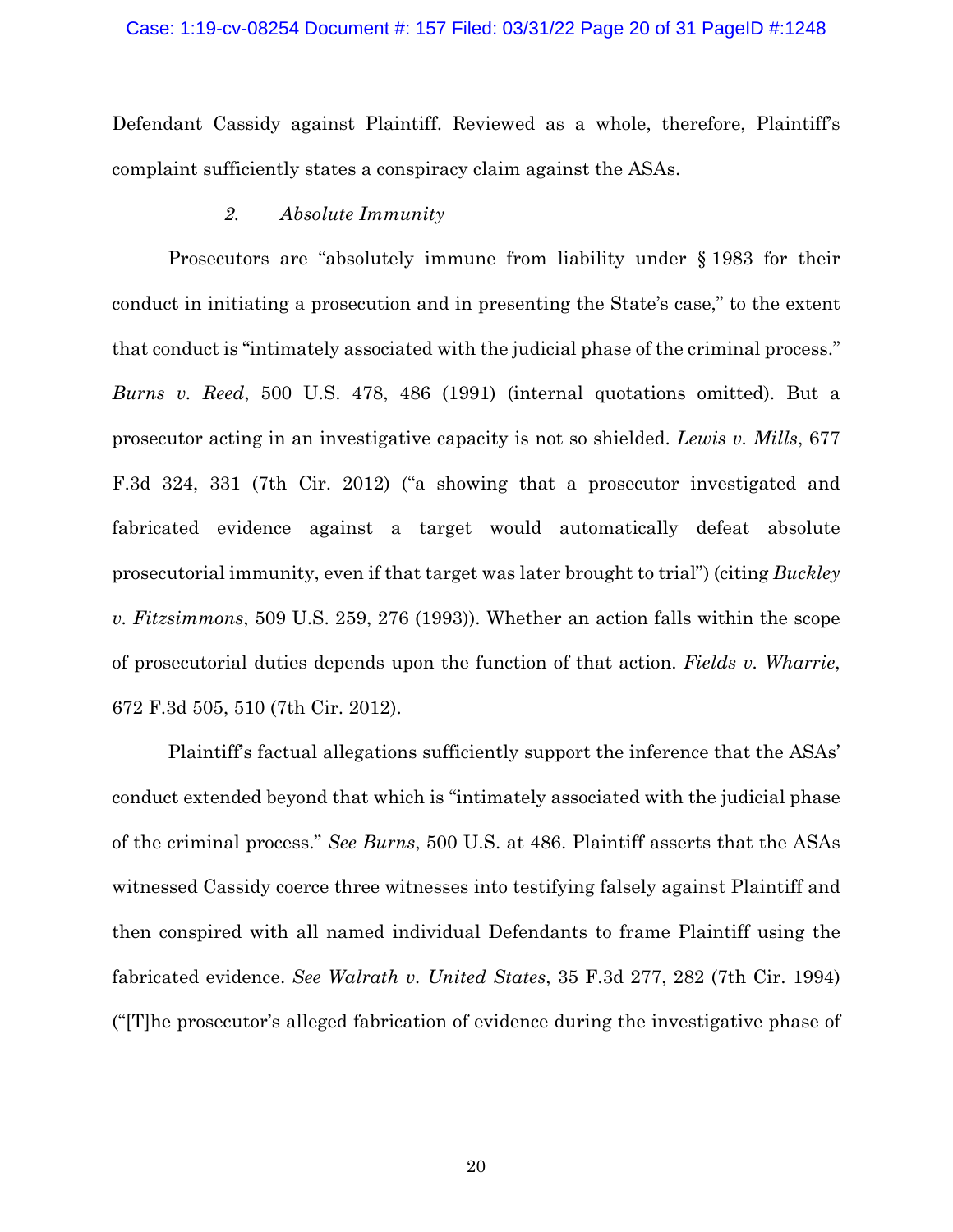#### Case: 1:19-cv-08254 Document #: 157 Filed: 03/31/22 Page 21 of 31 PageID #:1249

the state's case [is] conduct which the Supreme Court held not to be entitled to absolute immunity.").

What is more, Plaintiff pleaded that the ASAs "sought to recruit additional witnesses to falsely accuse [Plaintiff]" and ordered Investigators Bajenski and Marley to "burst through [John Gizowski's] front door, and force[] John to come with them to meet Defendant Cassidy." (Dkt. 124 ¶¶ 42–43). The ASAs are alleged to have known that the evidence used to secure Plaintiff's arrest was fabricated and thus, by extension, that no probable cause existed to believe Plaintiff had committed the murders. *See Kuri*, 2017 WL 4882338, at \*7 ("Defendants cannot manufacture their own probable cause by fabricating evidence."). That the first meeting was held at the request of Bigeck who "approached the prosecutor's office hoping to strike a deal" does not change this outcome. *See Buckley*, 509 U.S. at 274 ("A prosecutor neither is, nor should consider himself to be, an advocate before he has probable cause to have anyone arrested.").

The ASAs have articulated no other reason to dismiss the claims against them. Accordingly, in view of the foregoing analysis, the Court denies the ASAs' motion to dismiss.

#### **D. Investigator Defendants**

The Investigators move to dismiss Plaintiff's fabrication claim (Count I) and its derivative claims of failure to intervene and civil rights conspiracy (Counts III and IV), as well as Plaintiff's malicious prosecution and IIED claims (Counts VI and VII) and his derivative state-law conspiracy claim (Count VIII). (Dkt. 81 at i; Dkt. 135 at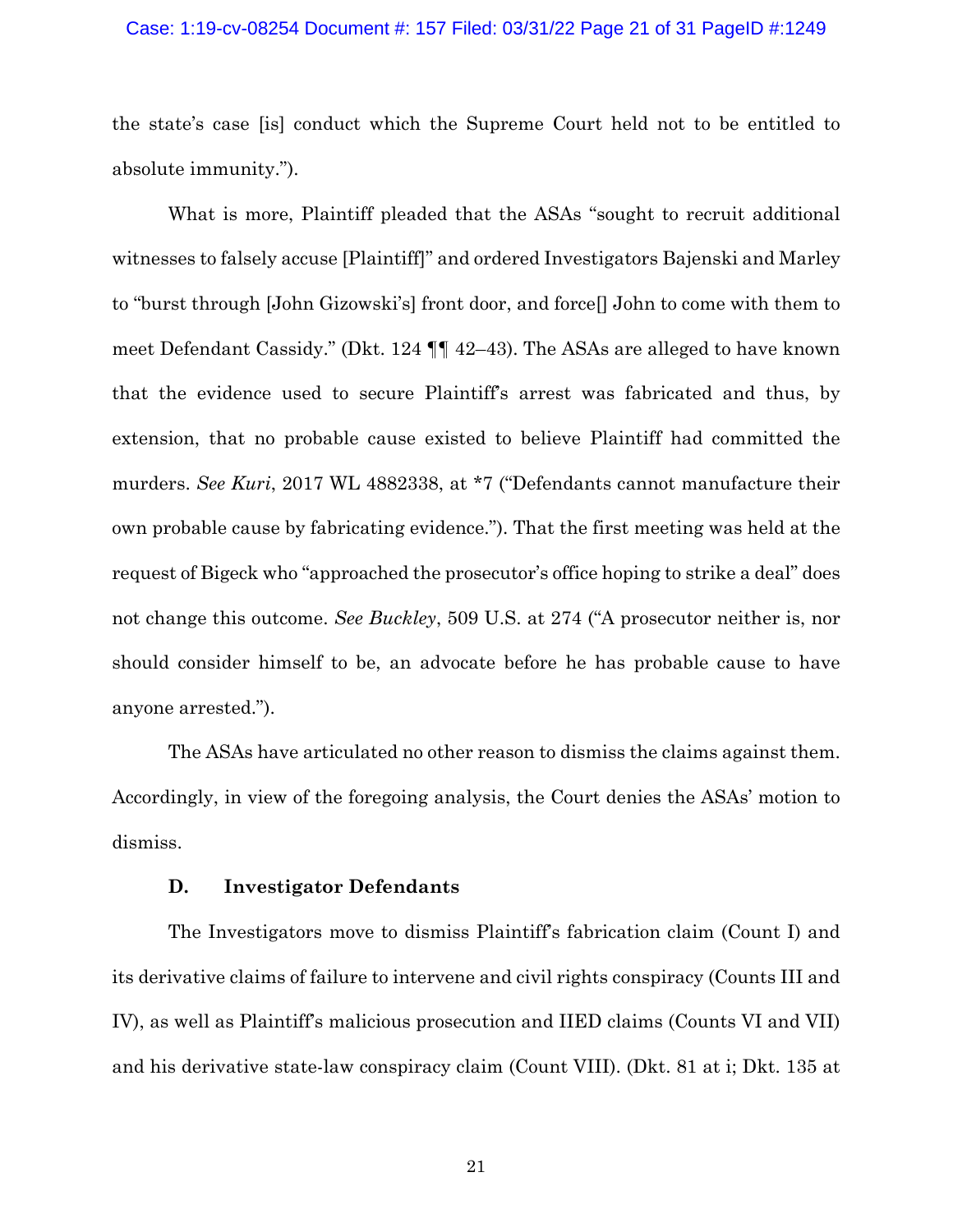#### Case: 1:19-cv-08254 Document #: 157 Filed: 03/31/22 Page 22 of 31 PageID #:1250

i.) Because the Court has already dismissed Investigators Maicke and McDonald, the Court will address each argument as it pertains to the remaining Investigators, namely, Marley, DiCiolla, Bajenski, and Ptak.

### *1. Fabrication of Evidence Claim (Count I)*

As well as their argument that Plaintiff's complaint fails for group pleading, which the Court has addressed and rejected above, the Investigators make three additional arguments in support of their motion to dismiss Plaintiff's fabrication claim. *First*, the Investigators argue that they cannot be held liable under *Brady* absent proof of the exculpatory evidence's existence. (Dkt. 81 at 11; Dkt. 135 at 10– 11.) *Second*, the Investigators argue that Plaintiff's suppression of evidence theory fails because Plaintiff did not allege a lack of opportunity to cross-examine the three witnesses against him. (Dkt. 81 at 12; Dkt. 135 at 11.) *Third*, the Investigators argue that Plaintiff has not shown that the three witnesses committed perjury at the original trial. (Dkt. 81 at 14; Dkt. 135 at 13.)

In so arguing, however, the Investigators attempt to hold Plaintiff to a higher pleading standard than is required at the motion-to-dismiss stage. The Investigators cite only to cases involving the sufficiency of evidence gathered at the summary judgment stage or in post-trial appeals, and those arguments are better suited for later in litigation. But the Court is addressing Defendants' motions to dismiss, *see McDonald v. Household Int'l, Inc.*, 425 F.3d 424, 427 (7th Cir. 2005) (pleaders have no obligation to plead legal theories), where the Court must accept as true the complaint's factual allegations and draw all reasonable inferences in Plaintiff's favor.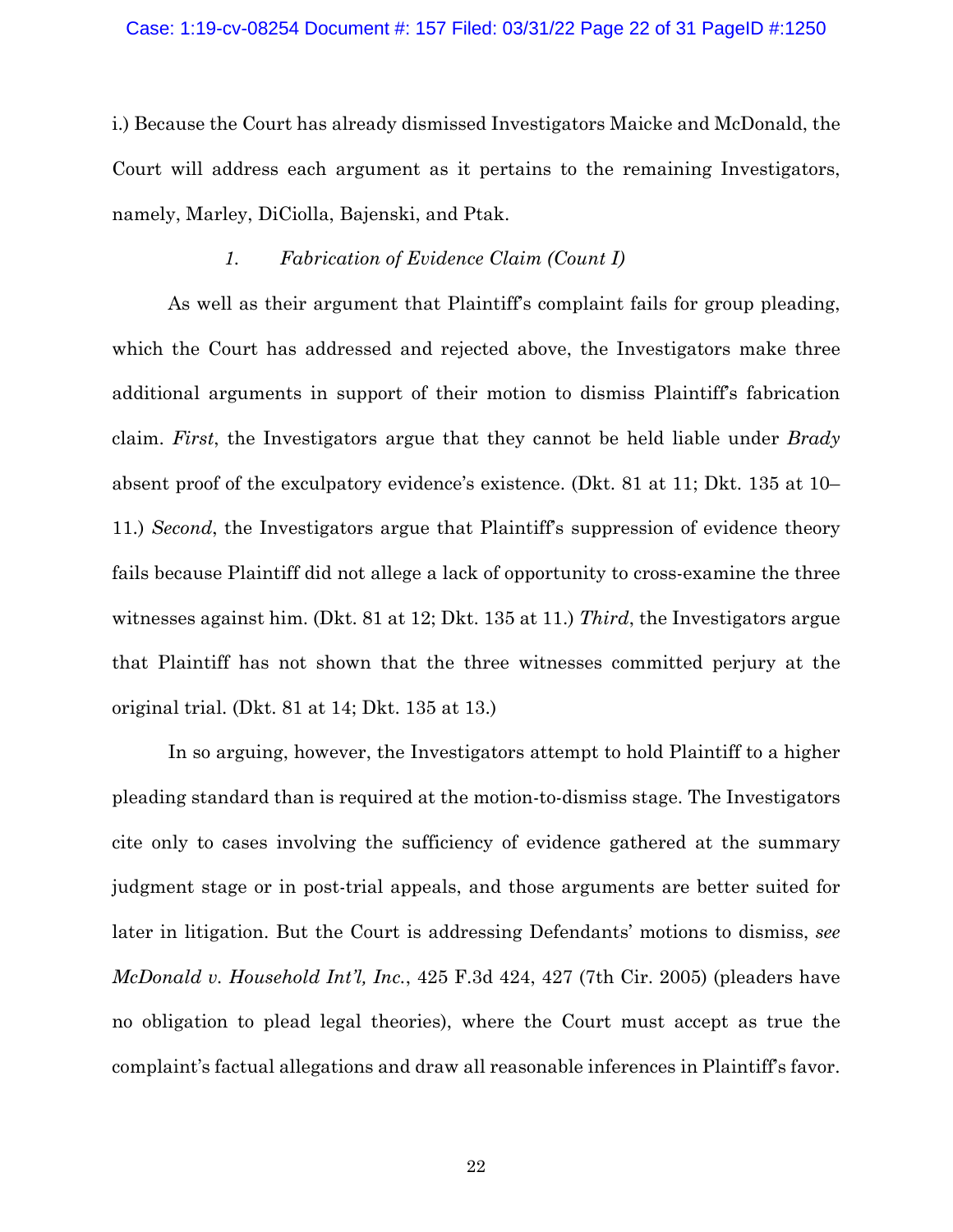Iqbal, 556 U.S. at 678. As explained above, Plaintiff has sufficiently alleged facts to support the inference that the Investigators participated in the conspiracy.

> *2. Failure to intervene (Count III) and Civil Rights Conspiracy (Count IV)*

The Investigators also argue that Plaintiff's failure to intervene (Count III) and federal conspiracy (Count IV) claims must fail because they are derivative of Plaintiff's implausible underlying fabrication (Count I) and untimely unlawful pretrial detention (Count II) claims. (Dkt. 81 at 15–18; Dkt. 135 15–18.) As to Count I, the Investigators argue that Plaintiff failed to state sufficient knowledge to support a plausible fabricated evidence claim. Plaintiff does state, however, that Defendants DiCiolla, Marley, Bajenski, and Ptak were present when Defendant Cassidy coerced Bigeck and Gizowski to provide a false statement against Plaintiff. (*See* Dkt. 124 ¶¶ 37–41 (expressly identifying DiCiolla and Ptak at the meeting with Bigeck); *id.* ¶¶ 43–49 (expressly identifying Marley and Bajenski at the meeting with Gizowski).) Accepting as true the factual allegations in the complaint, Plaintiff pleads enough factual content to permit the inference that the Investigators had knowledge of the falsity of Bigeck and Gizowski's statements. *See Boucher v. Fin. Sys. Of Green Bay, Inc.*, 880 F.3d 362, 365–66 (7th Cir. 2018). As to Count II, the Court has already dismissed Plaintiff's pretrial detention claim as untimely. Regardless, Plaintiff has sufficiently stated a conspiracy claim, which underlies Counts III and IV, against the Investigators.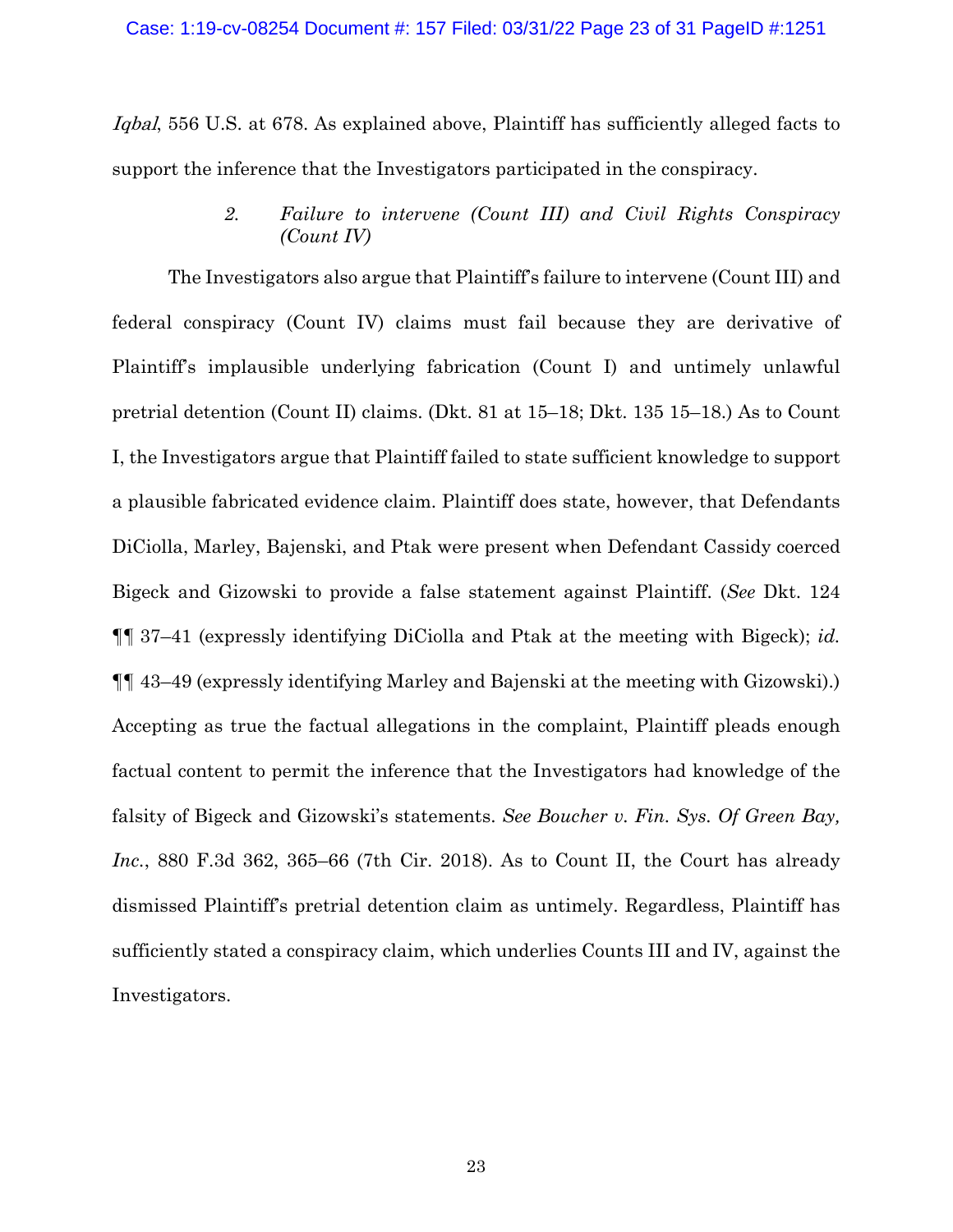### *3. Malicious Prosecution (Count VI)*

The Investigators also argue that Plaintiff's malicious prosecution claim must fail because the complaint neither alleged that the Investigators played a significant role in Plaintiff's prosecution nor otherwise asserted the presence of malice. (Dkt. 81 at 18–20; Dkt. 135 at 18–20.) Once again, the Investigators rely exclusively on summary-judgment case law. Regardless, and for the following reasons, Plaintiff has sufficiently stated a claim for malicious prosecution.

To state a claim for malicious prosecution, Plaintiff must show: "(1) the commencement or continuation of an original criminal or civil proceeding by the defendants; (2) termination of the proceeding in his favor; (3) the absence of probable cause; (4) the presence of malice on defendants' part; and (5) damages." *Wade v. Collier*, 783 F.3d 1081, 1085 (7th Cir. 2015). Specifically, the Court must evaluate whether the defendant "was actively instrumental in causing the prosecution" such that "the presumption of prosecutorial independence can be overcome." *Beaman*, 131 N.E.3d at 495. For the Court to grant a motion to dismiss phase, to reiterate, the complaint need only "give enough details about the subject-matter of the case to present a story that holds together." *Swanson v. Citibank, N.A.*, 614 F.3d 400, 404 (7th Cir. 2010).

Plaintiff provides enough details in his complaint to present a story that the Investigators engaged in wrongful conduct that played a significant role in Plaintiff's arrest, prosecution, and conviction. The Investigators are alleged to have participated in at least two of the meetings where Defendant Cassidy coerced Bigeck and Gizowski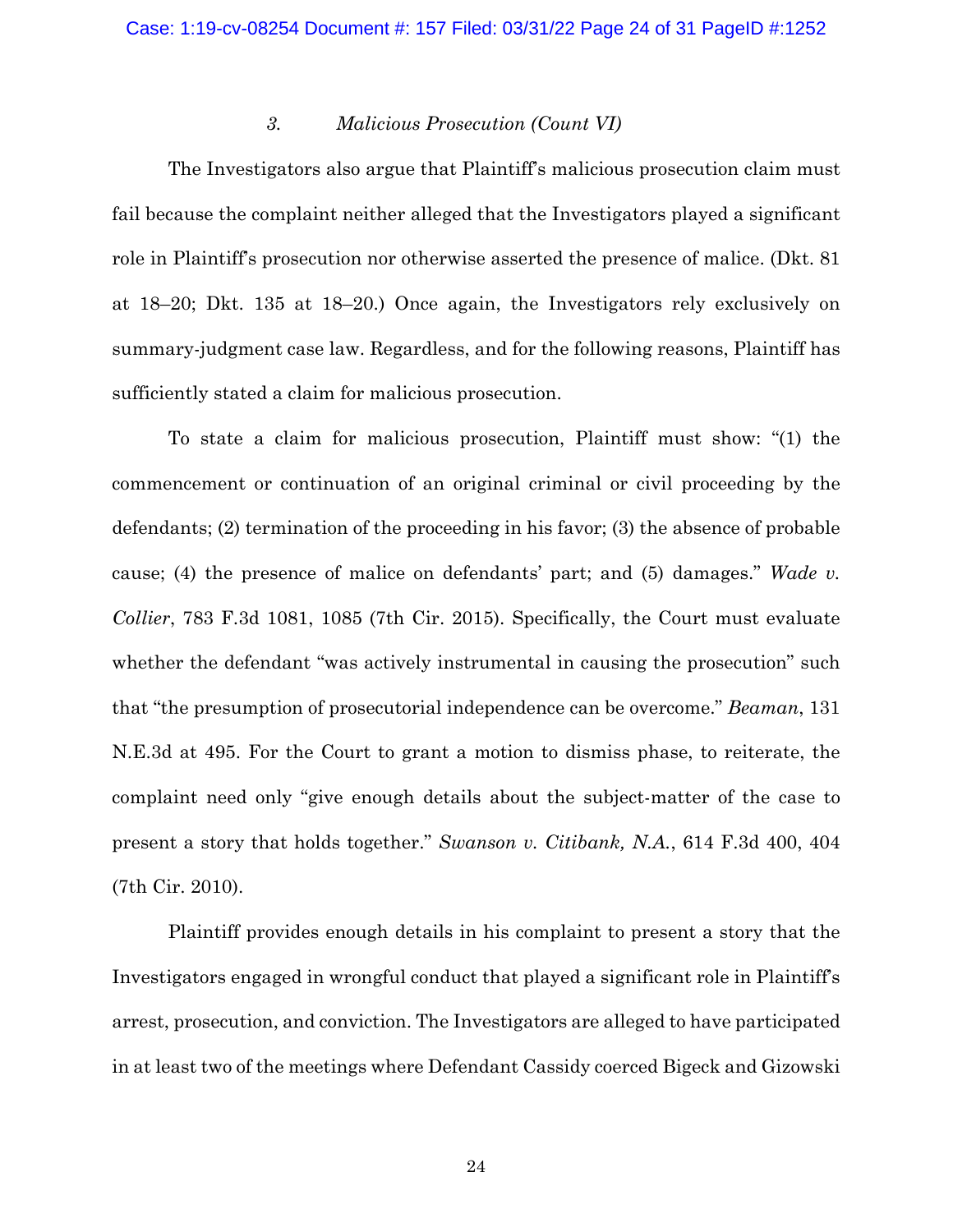#### Case: 1:19-cv-08254 Document #: 157 Filed: 03/31/22 Page 25 of 31 PageID #:1253

to provide false testimony against Plaintiff, (Dkt. 124 ¶¶ 37–49), as well as the fourth meeting where all Defendants agreed to use the false evidence to secure Plaintiff's arrest, detention, and criminal prosecution. (*Id.* ¶¶ 54–55.) It is well established that "a jury can infer malice from an absence of probable cause." *Williams v. City of Chicago*, 733 F.3d 749, 760 (7th Cir. 2013). In the Court's view, the complaint adequately alleges that the Investigators possessed improper motive and played a significant role in a corrupt investigation. As a result, Plaintiff has sufficiently stated a claim for malicious prosecution against the Investigators.

### *4. Intentional Infliction of Emotional Distress (Count VII)*

To state a cause of action for IIED, a plaintiff must show: (1) the conduct involved was truly extreme and outrageous; (2) the defendant intended that his conduct inflict severe emotional distress or knew that there was a high probability that his conduct would cause severe emotional distress; and (3) the defendants' conduct caused severe emotional distress*. Guy v. Riverside Police Officers*, 1999 WL 675296, at \*1 (N.D. Ill Aug. 18, 1999). The Investigators argue that, because Plaintiff does not allege facts to support the first two elements, Plaintiff fails to state a claim for IIED. (Dkt. 81 at 20-21; Dkt. 135 at 20–21.) But if, as Plaintiff alleges, Defendants fabricated evidence of Plaintiff's guilt that was then used to secure Plaintiff's conviction for murder, that behavior is sufficiently "outrageous" to support a claim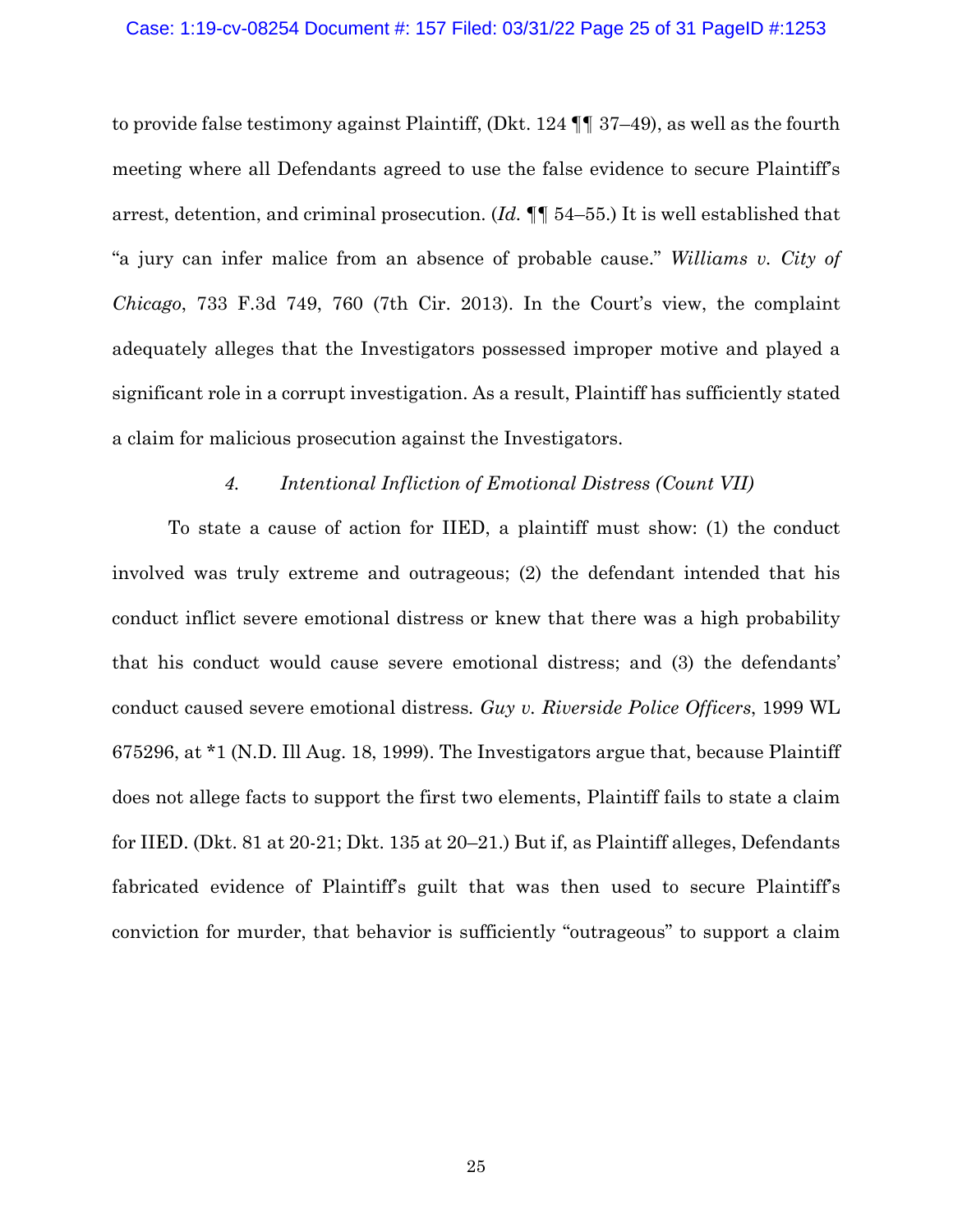for IIED. *See Carroccia v. Anderson*, 249 F. Supp. 2d 1016, 1028 (N.D. Ill. 2003). At this preliminary stage, Plaintiff has sufficiently pleaded a plausible claim for IIED.

## *5. Civil Conspiracy (Count VIII)*

Finally, the Investigators argue that Plaintiff's civil conspiracy claim fails because the state law claims that underlie it—malicious prosecution and IIED—also fail. (Dkt. 81 at 21–23; Dkt. 135 at 21–23.) Because the Court has already addressed the viability of these claims here, and Defendants offer no alternative arguments, there is nothing more for the Court to address. Accordingly, the Court denies the Investigators' motions to dismiss as it pertains to Defendants DiCiolla, Marley, Bajenski, and Ptak.

## **E. The Officer Defendants**

Beyond the statute of limitations and group pleading arguments, the Officers challenge the plausibility of Plaintiff's claims of failure to intervene (Count III), § 1983 conspiracy (Count IV), IIED (Count VII), and state law civil conspiracy (Count VIII). (Dkt. 40 at 10–12.) The Court has already explained that Plaintiff's allegations create a plausible inference the Officers knew that three witnesses were coerced into providing false testimony and arrested Plaintiff anyway. Because of this, the challenged "legal conclusions can provide the framework of a complaint" because "they are supported by factual allegations." *Engel*, 710 F.3d at 709 (quoting *Iqbal*, 556 U.S. at 679). Accordingly, Plaintiff sufficiently alleges facts to support the inference that the Officers engaged in a conspiracy with Defendant Cassidy against Plaintiff. Because Plaintiff's fabrication of evidence (Count I) and conspiracy claims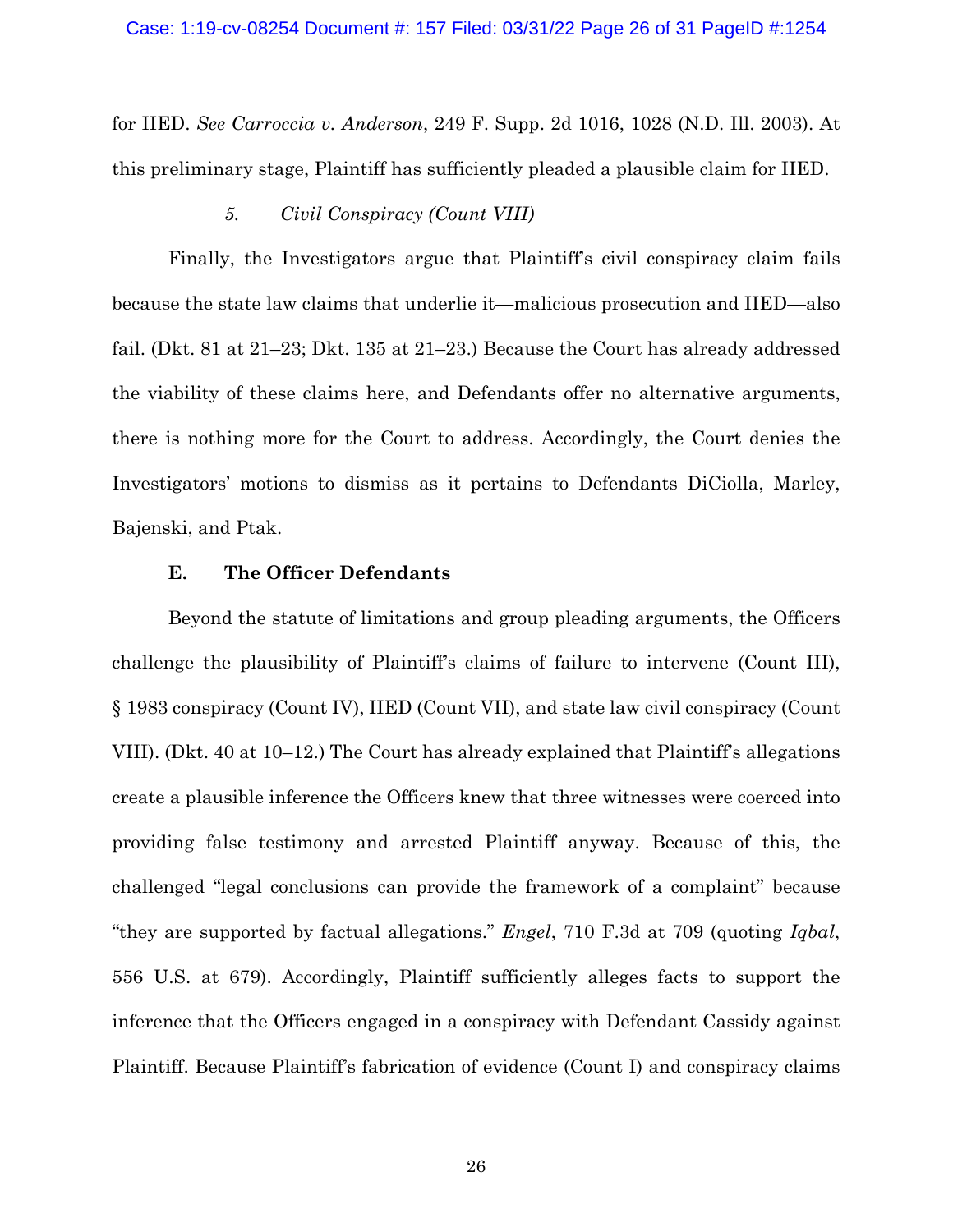(Counts IV, VIII) undergird Plaintiff's claim of failure to intervene (Count III) and IIED (Count VII), those derivative claims against the Officers also survive.8

The Officers also argue that Plaintiff failed to state that the Officers were "actively instrumental" in bringing charges against Plaintiff, as required to state a malicious prosecution claim under Illinois law. (Dkt. 40 at 12–13.) The Officers contend that, beyond executing Plaintiff's arrest based on the ASAs and Investigator Defendants' instructions, they did not play a "significant role" in the prosecution. But police officers "can be liable for commencing or continuing a malicious prosecution even if [they do] not ultimately wield prosecutorial power or actively deceive prosecutors." *Beaman*, 131 N.E.3d at 499. Plaintiff alleges that the Officers agreed with all individual Defendants to falsely accuse and arrest Plaintiff for the murders, despite knowing that Plaintiff was not involved based on their extensive and documented investigation. (Dkt. 124 ¶¶ 27–29, 54–56.) That is sufficient to create, at

<sup>8</sup> The Officers rely on statements made by Plaintiff's counsel at Plaintiff's postconviction hearing that purportedly belied the existence of incriminating facts to implicate the Officers and attach a transcript of that hearing to their motion. (*See* Dkt. 40 at 9; Dkt. 40-1; Dkt. 85 at 4–5.) Plaintiff's counsel at the post-conviction hearing stated: "You will not hear from Counsel from [sic] Sopron say anything negative about the Chicago Police Department's investigation in this case [ . . . ;] this case is about a Cook County prosecutor blackjacking the system" (Dkt.40-1.) The Officers insist Plaintiff conceded that, with the benefit of postconviction evidentiary discovery and hearings, he lacked any specific, corroborating facts that the Officers were knowing co-conspirators. Although the Court "may take judicial notice of matters of public record outside the pleading," *Henson v. CSC Credit Servs.*, 29 F.3d 280, 284 (7th Cir. 1994), Plaintiff's counsel's statements have no bearing on the Defendants' motion; that Plaintiff chose not to challenge the conduct of the Officers then does not constitute a waiver of Plaintiff's right to bring such claims now. Accordingly, the Court will not consider a statement made in a postconviction court to be, as Defendants suggest, a binding judicial admission that requires dismissal of the complaint in this case. *See Facebook, Inc. v. Teachbook.com LLC*, 819 F. Supp. 2d 764, 772 (N.D. Ill. 2011) ("a statement made in one lawsuit cannot be a judicial admission in another").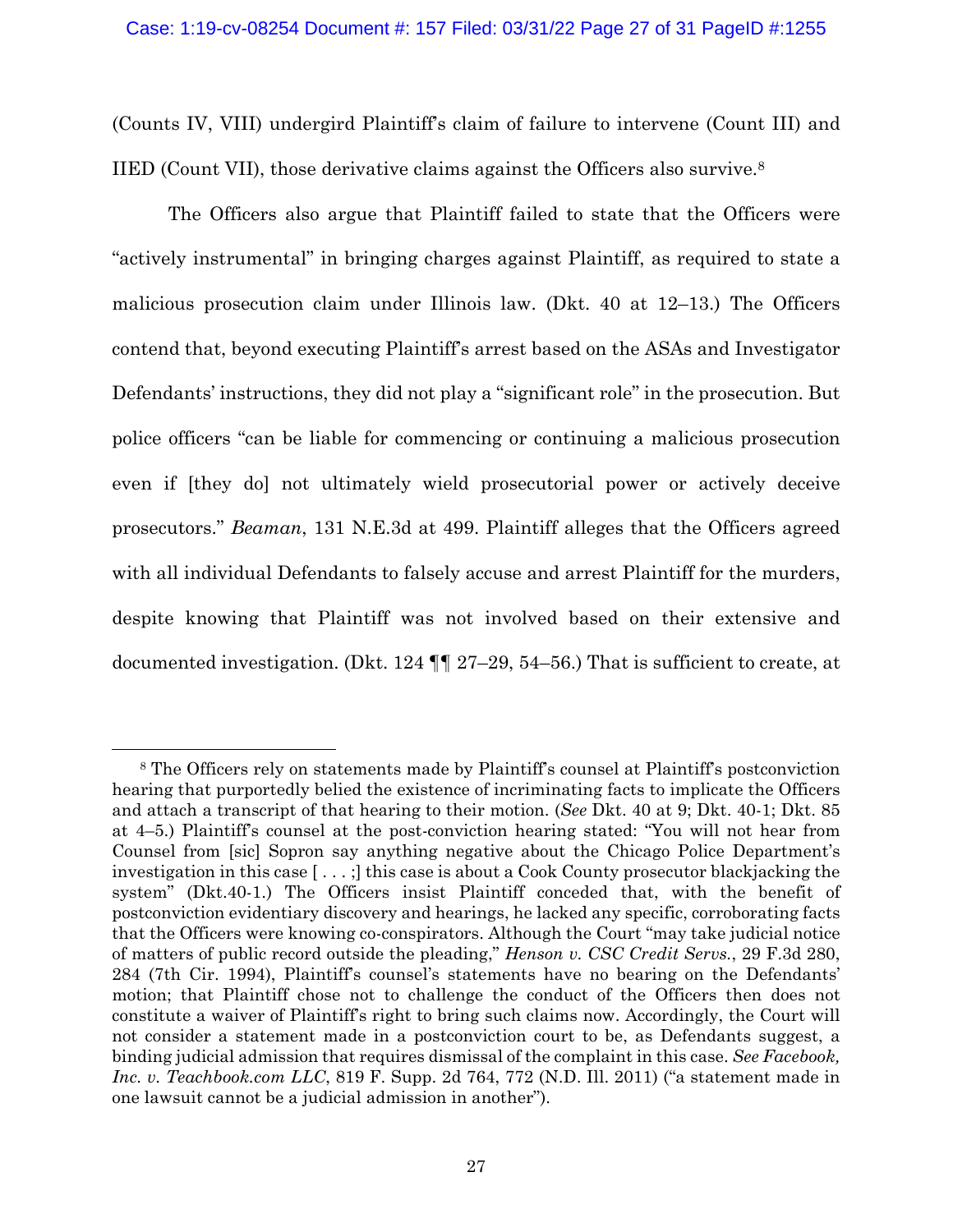this preliminary stage, the inference that the Officers played a "significant role" in the arrest, prosecution, and conviction of Plaintiff. *See Beaman*, 131 N.E.3d at 499 ("Police officers may be subject to liability for malicious prosecution if they initiate a criminal proceeding by presentation of false statements, or by withholding exculpatory information from the prosecutor") (cleaned up). Accordingly, Plaintiff has pleaded a plausible malicious prosecution claim against the Officers.

## **F. Defendant City of Chicago**

The City incorporates the Officers' arguments in support of their motion to dismiss and moves to dismiss Plaintiff's *Monell* (Count V), vicarious liability (Count IX), and indemnification (Count X) claims. To state a valid *Monell* claim, Plaintiff must plausibly allege that the violation of his constitutional rights was caused by: (1) an express municipal policy that, when enforced, deprived the plaintiff of a constitutional right; (2) a widespread practice that amounted to a custom approaching the force of law; or (3) a person with final policymaking authority. *Glisson v. Indiana Dep't of Corrs.*, 849 F.3d 372, 379 (7th Cir. 2017) (en banc) (citing *Monell*, 436 U.S. at 691–94). Plaintiff must also demonstrate "requisite causation," which means that "the policy or custom was the 'moving force' behind [the] constitutional deprivation." *Brewer v. Town of Eagle*, —F. Supp. 3d—, 2021 WL 3473243, at \*6 (E.D. Wis. 2021) (quoting *Gable v. City of Chicago*, 296 F.3d 531, 537 (7th Cir. 2002)).

Plaintiff appears to rely on a widespread practice theory of liability.9 To

<sup>9</sup> In addition to a widespread practice theory of liability, Plaintiff also alleges that his "injuries were caused by express policies, absence of needed express policies . . . and actions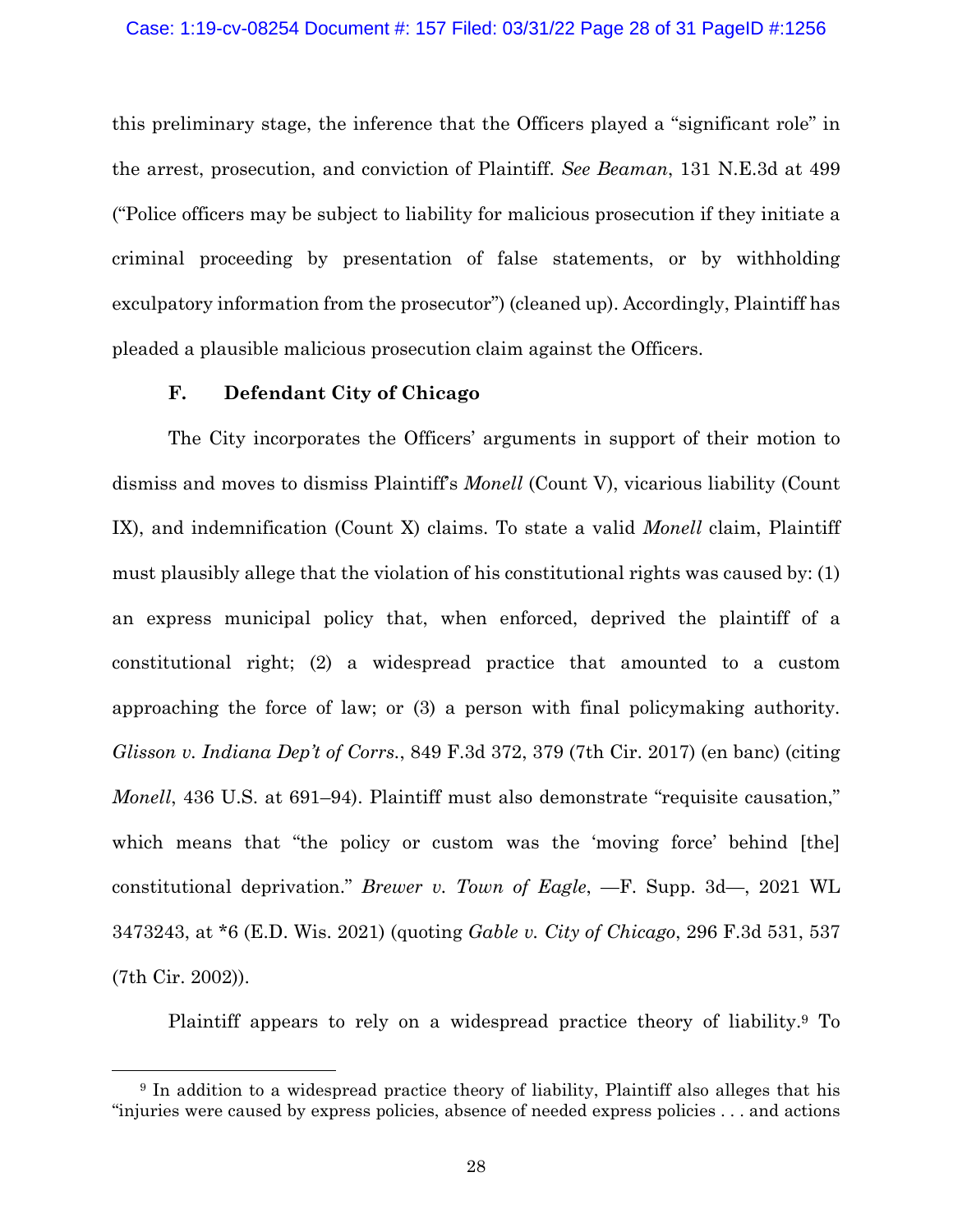## Case: 1:19-cv-08254 Document #: 157 Filed: 03/31/22 Page 29 of 31 PageID #:1257

determine whether a plaintiff has sufficiently pleaded a widespread practice, the Court looks to "the instances of misconduct alleged, the circumstances surrounding the alleged constitutional injury, and additional facts probative of a widespread practice or custom." *Williams v. City of Chicago*, 315 F. Supp. 3d 1060, 1079 (N.D. Ill. 2018). Plaintiff is not required "to identify every other or even one other" individual who was arrested due to Defendants fabricating evidence to cause convictions of innocent people to plead that a widespread practice of evidence fabrication existed. *See White v. City of Chicago*, 829 F.3d 837, 844 (7th Cir. 2016). But the widespread practice must "permeate[] a critical mass of an institutional body." *Rossi v. City of Chicago*, 790 F.3d 729, 737 (7th Cir. 2015). Misbehavior by one of a group of officials thus is relevant only where "it can be tied to the policy, customs, or practices of the institution as a whole." *Id.*

The City argues that Plaintiff's claims are supported only by "boilerplate allegations" that lack any nexus to Plaintiff's claims against the City. In so arguing, however, City Defendant holds Plaintiff to a higher standard than is required at the motion-to-dismiss stage. The Supreme Court has made it "very clear," federal courts "must not apply a heightened pleading standard in civil rights cases alleging § 1983 municipal liability." *McCormick*, 230 F.3d at 323. Indeed, another Court in our District "allow[s] 'conclusory' *Monell* complaints to survive motions to dismiss when

of policymaking officials for the City of Chicago." (Dkt. 124 ¶ 138.) Plaintiff does not, however, support these assertions with any facts. Further, Plaintiff's suggestion that the Officers were "final policymaking officials within the Chicago Police Department" (*id.* ¶ 106), fails as a matter of law. *See Auriemma v. Rice*, 957 F.2d 397, 399–401 (7th Cir. 1992) (Chicago Police Department superintendent lacked policymaking authority under § 1983).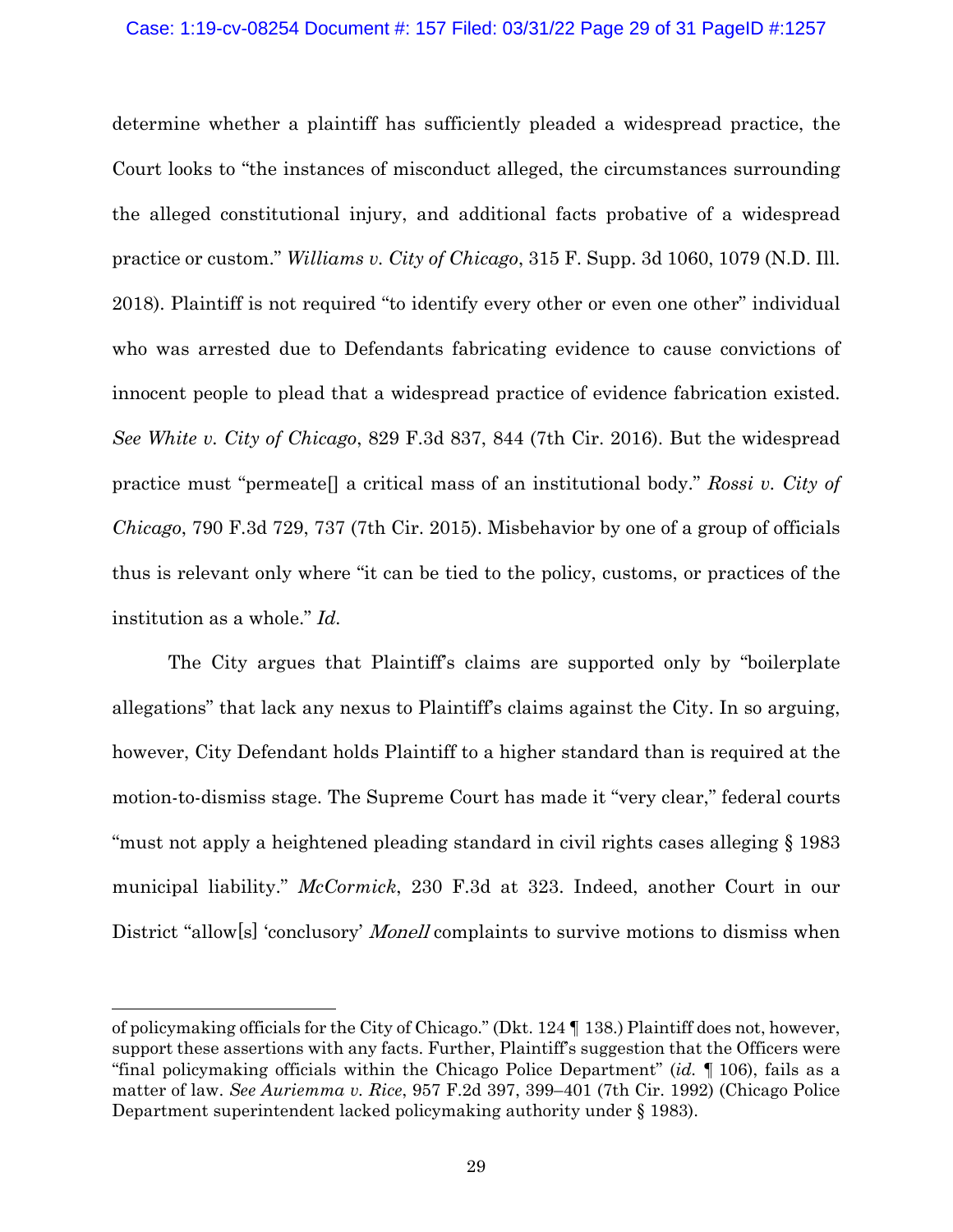#### Case: 1:19-cv-08254 Document #: 157 Filed: 03/31/22 Page 30 of 31 PageID #:1258

they are 'sufficient to put the [local governing body] on notice of [plaintiff's] claim against it' and if the plaintiff gives the defendant 'notice of the crux of the plaintiff's charges' and does not '[leave] out facts necessary to give the defendants a complete understanding of the claims made against them.' " Howard v. Sheriff of Cook Cnty., 2016 WL 4366598, at \*3 (N.D. Ill. Aug. 16, 2016) (quoting McCormick v. City of Chicago, 230 F.3d 319, 323 (7th Cir. 2000)).

Plaintiff alleges that the City has a longstanding policy or practice of, among other things, fabricating evidence to cause the convictions of innocent people, suppressing exculpatory evidence, condoning and facilitating a code of silence, and failing to discipline its officers for misconduct (*See* Dkt. 124 ¶¶ 88–107.) Plaintiff supports these allegations by stating that, since 1986, 70 cases have come to light in which Chicago police officers have fabricated false evidence or have suppressed exculpatory evidence that led to convictions (*id.* ¶ 89), describing a Federal Bureau of Investigation report that discusses Chicago police detectives feeding information to witnesses, coercing witnesses into sticking to a specific theory of the case, and physically abusing witnesses (*id.* ¶ 92), and listing several other cases where such pattern of behavior by the Chicago Police Department was found (*id.* ¶¶ 95–97). Plaintiff has therefore sufficiently stated a plausible *Monell* claim against City. Accordingly, the City's motion to dismiss Count V is denied.

### **IV. CONCLUSION**

"[A] failure of proof is not a failure to state a claim." *Walker*, 288 F.3d at 1008. Although Plaintiff has a long way to go to prove his claims against Defendants,